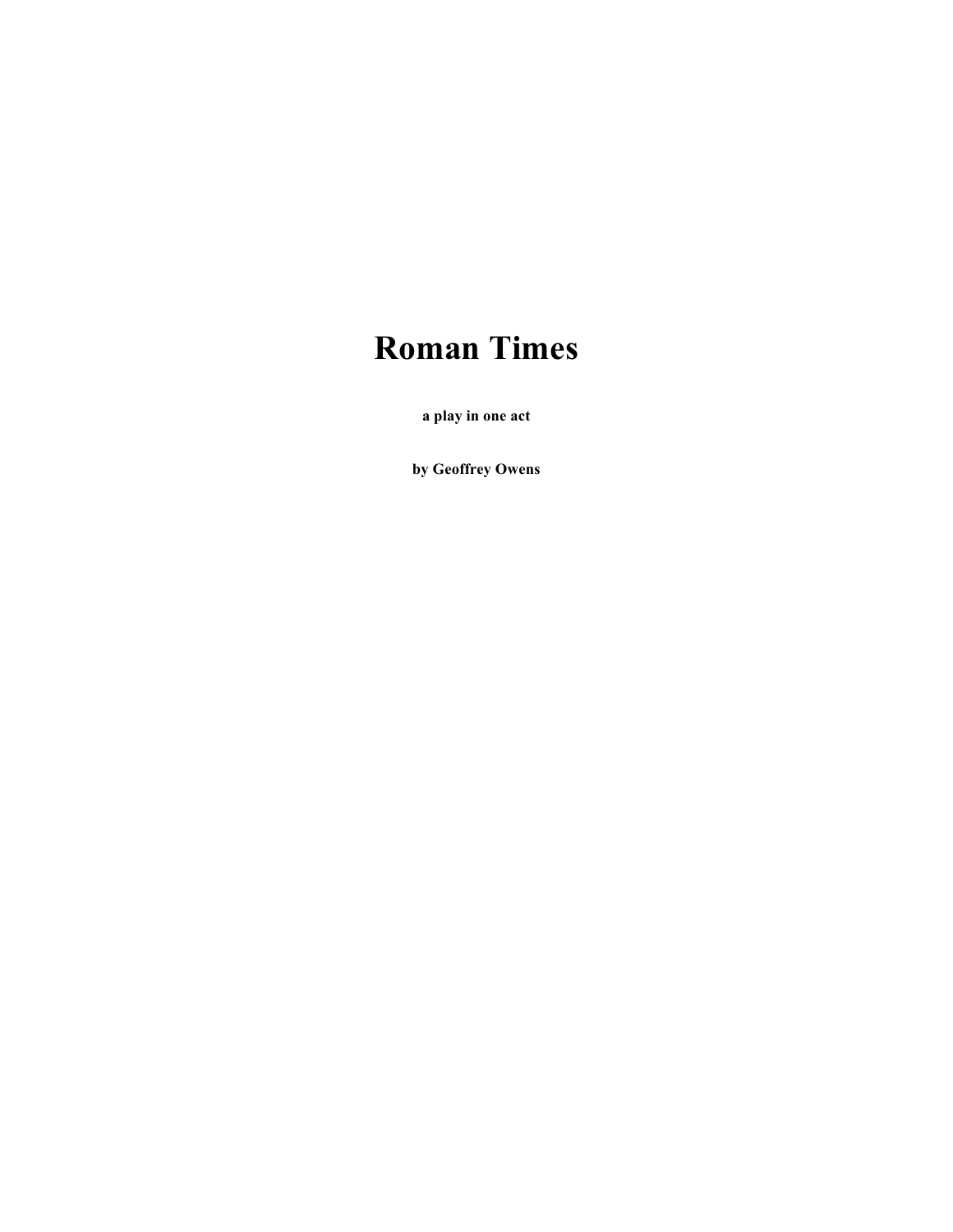### **Roman Times**

# **a play in one act by Geoffrey Owens**

Cast

# **Paul** (fifties-sixties; a writer) **Ben** (fifties-sixties; a producer) **Waiter** (thirties-forties)

*The action takes place at a table at a deli-restaurant (a la Canter's) in Los Angeles.*

*Paul sits alone at the table, checking his cellphone, glancing at the menu, looking at his watch, etc. After about 15 seconds, the Waiter approaches.*

Paul You know what? I'm just gonna wait for my friend to show up. Thanks.

*The Waiter leaves. Paul resumes his activities. After about 10 seconds, his cellphone rings; he answers.*

Paul Yeah. Hey, hon. ... I'm here. ... I'm at Jolson's. ... Not yet.. ... No. ... You know what, don't wait for me. I'll probably just eat something here. … Yeah. … Okay. … Yeah. … I don't know, hon. … I don't know. … Yeah. … Good. … Call you when I'm on my way. … Love you, too.

*Paul hangs up and puts the phone away. He looks around the restaurant a bit, then back at the menu. After 20 seconds or so, he takes out his cellphone again and starts to dial. As he's dialing, Ben enters and stands next to the table.*

| Paul | I'm just calling you.                                                                   |
|------|-----------------------------------------------------------------------------------------|
| Ben  | You're calling me?                                                                      |
| Paul | Just now.                                                                               |
| Ben  | Why're you calling me? Am I late?                                                       |
| Paul | No.                                                                                     |
| Ben  | Then why're you calling me? I hate that. (Ben sits across from Paul.) You order<br>yet? |
| Paul | What do you hate?                                                                       |
| Ben  | When I'm not even late and you're already calling like I'm late. You order yet?         |
| Paul | No, I was waiting for you.                                                              |
| Ben  | Because I'm late.                                                                       |
| Paul | No. Because I got here before you.                                                      |
| Ben  | I can live with that.                                                                   |
| Paul | Good. How are you?                                                                      |
|      |                                                                                         |

Ben I'm late. Other than that, I'm fine. Where's the waiter?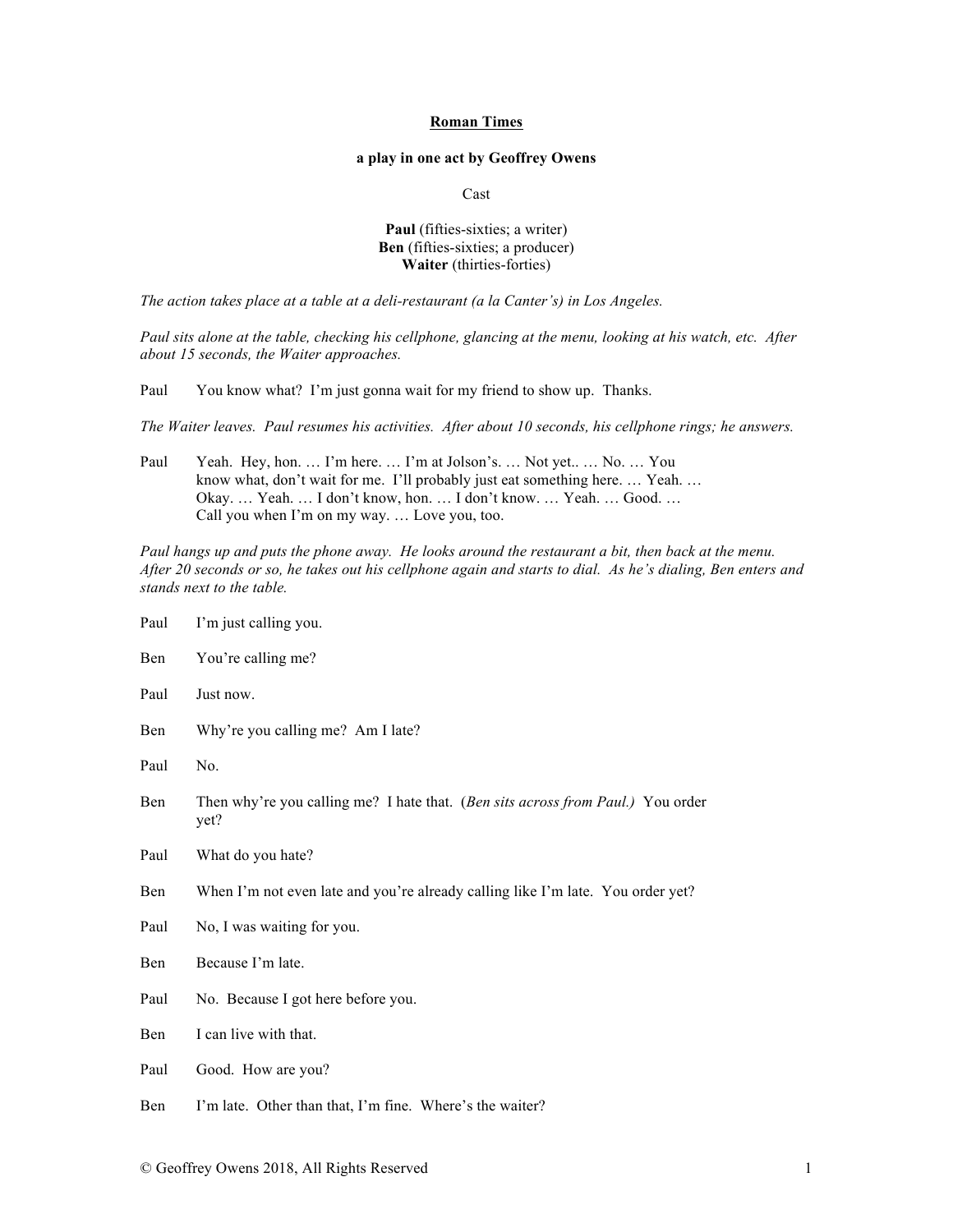Paul He's ... He was here, but ... He's here... He's over there ...

- Ben Not like it's busy...
- Paul Relax.
- Ben Don't!. (I hate that.)
- Paul More hating?
- Ben "Relax."
- Paul What did I do now?
- Ben I hate when people say "relax."
- *The Waiter approaches. He stands at the table looking above and beyond Paul and Ben. He says nothing.* How are ya?

*The Waiter shrugs slightly and looks around the restaurant, as if checking something.*

- Paul *(to Ben)* You know what you want already?
- Ben Yeah, I'll have a cup of the matzo ball and an iced tea with lemon.
- *The waiter looks vaguely towards Paul.*
- Paul You know what? I'll have a cup of the soup, the matzo ball ... and a sesame bagel, toasted, with butter.
- *The Waiter takes the menus off the table and starts to leave.*
- Ben And a couple of glasses of water, please.
- *The Waiter continues walking off as if Ben hadn't made the last request.*

Rude.

- Paul They're all like that. He's the worst.
- Ben Do something else if you don't like waiting tables.
- Paul They're all like that. But you're right. ... I mean, don't ... don't do it.
- Ben How's Pamela?
- Paul Great.
- Ben The kid?
- Paul Great. Joshua got to pitch this morning.
- Ben No kidding.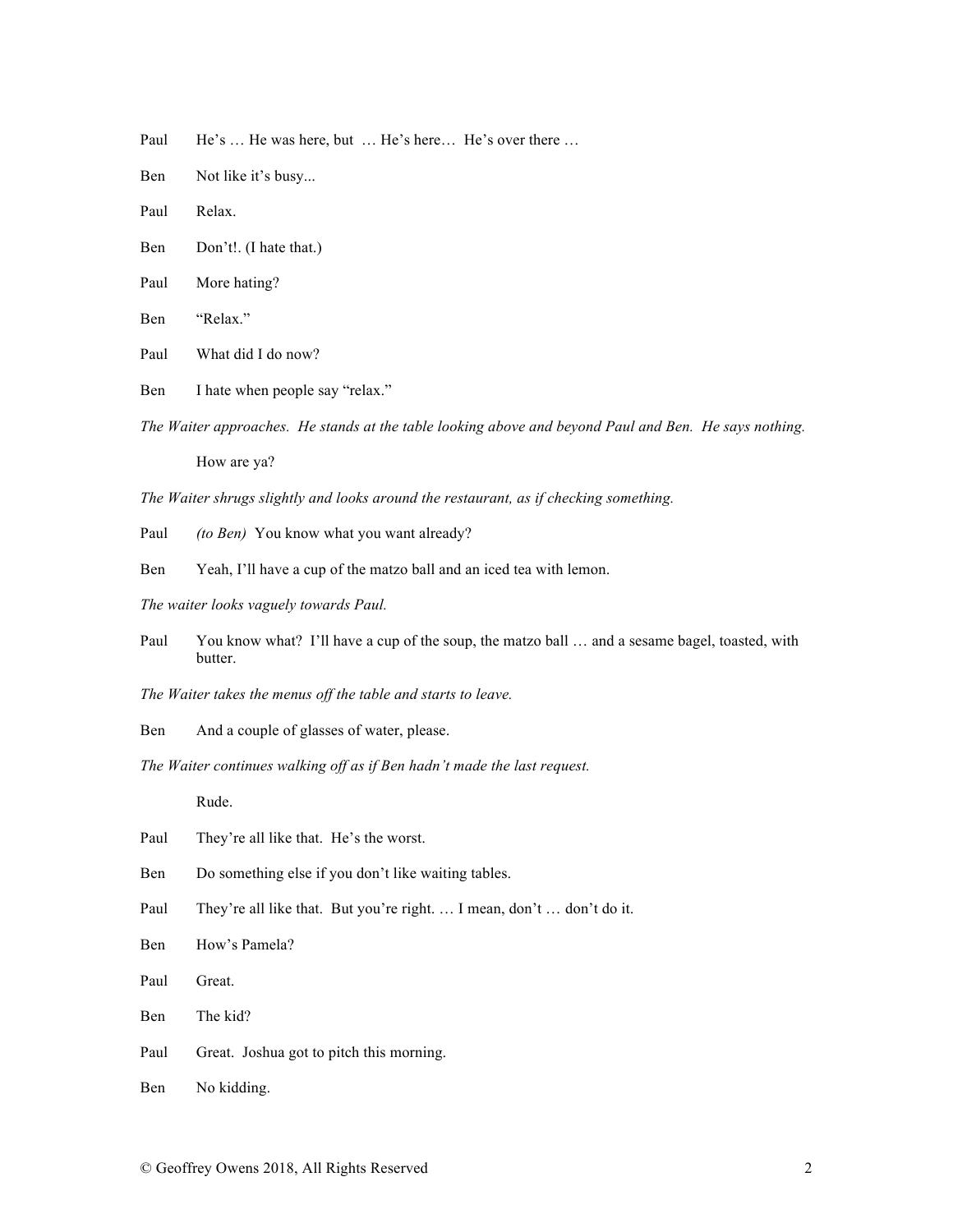- Paul Yeah! Two whole innings. He did great.
- Ben Does he want to play baseball?
- Paul Oh, yeah! That's *all* he wants to do. Especially pitching. Oh, yeah...
- Ben That's great. … Little League?
- Paul Uh ... not really. Just the local...Van Nuys ... parks league, I guess.

*There is silence for about 5 seconds.* 

- Paul How's Gillian?
- Ben Fine. Well … No, she's fine now …
- Paul What?
- Ben No, she had that back and shoulder thing going on for a while ...
- Paul Oh! Right ... How's ...
- Ben No, she's fine. Doing much better now.
- Paul Good. Great.
- Ben Yeah …

*There is silence for about 5 seconds. Then the Waiter approaches with two glasses of water. He puts them down and leaves.*

- Ben Employee of the month.
- Paul He's the worst. But they're all like that.
- Ben It's like that place on forty-third. (What was the name of that ...?)
- Paul In New York?
- Ben Yeah, yeah. (What was the ...?) Carly's? Something like that.
- Paul On forty-third?
- Ben Yeah. Carly's or something. All the guys there were rude.
- Paul Garland's.
- Ben Garland's! That's it! Garland's!
- Paul Forty-third and ninth.
- Ben Right! Garland's! World's rudest waiters!
- Paul I remember.
- Ben The ruder they were, the bigger tip they expected. This place is a close second.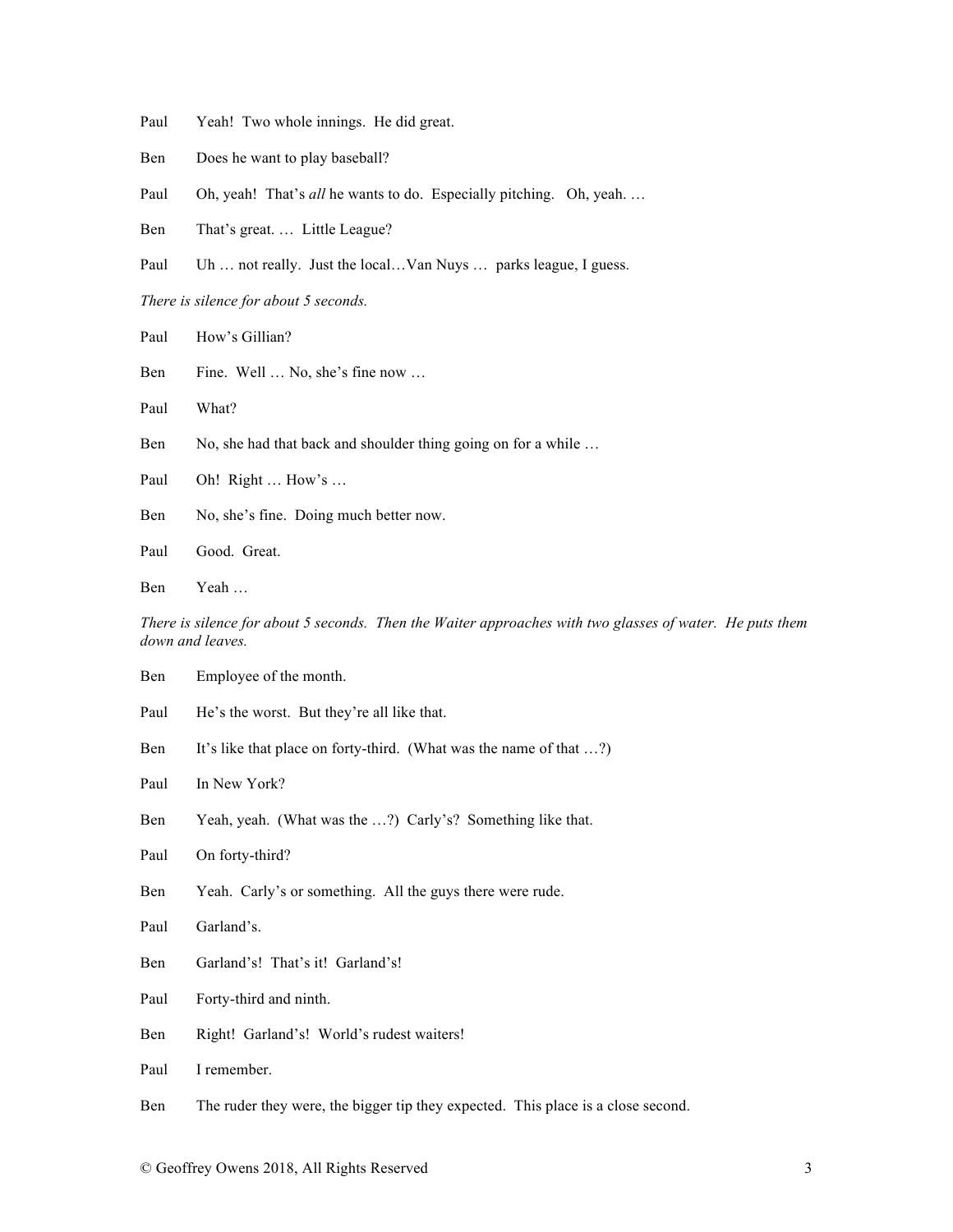| Paul | They're just trying to make you feel at home. |  |  |  |
|------|-----------------------------------------------|--|--|--|
|      |                                               |  |  |  |

- Ben Is that what it is?
- Paul Sure.
- Ben Then I can't complain. *(He drinks some water.)* Fucking town.
- Paul Yeah?
- Ben Yeah. I hate this fucking town.
- Paul Really. I thought ...
- Ben You know that story about the Hollywood agent ...
- Paul Which one?
- Ben This one. The agent whose client books a role in a production of *The Three Sisters* ? …
- Paul (I can't believe I don't know this one...)
- Ben ... and the agent wants to talk to the writer about changes to the script?
- Paul *(Pause.)* Well ... It's not ... you know ... It's not New York ...
- Ben No, it's not.
- Paul It is what it is. I mean, you've done so well here ...
- Ben Have I?
- Paul Aww … C'mon Ben. You know you have.
- Ben I guess so.
- Paul You guess so? C'mon Ben. Give credit where credit's due. All the films, the t.v. stuff …
- Ben *You've* done well…
- Paul Yeah, but not ... not like ... not like I'd like to. You know.
- Ben What d'ya mean? You've done great!
- Paul Well …
- Ben What, you're not happy?
- Paul Well, I don't …
- Ben What? You've got a beautiful wife, a terrific boy ...
- Paul Thanks. I know …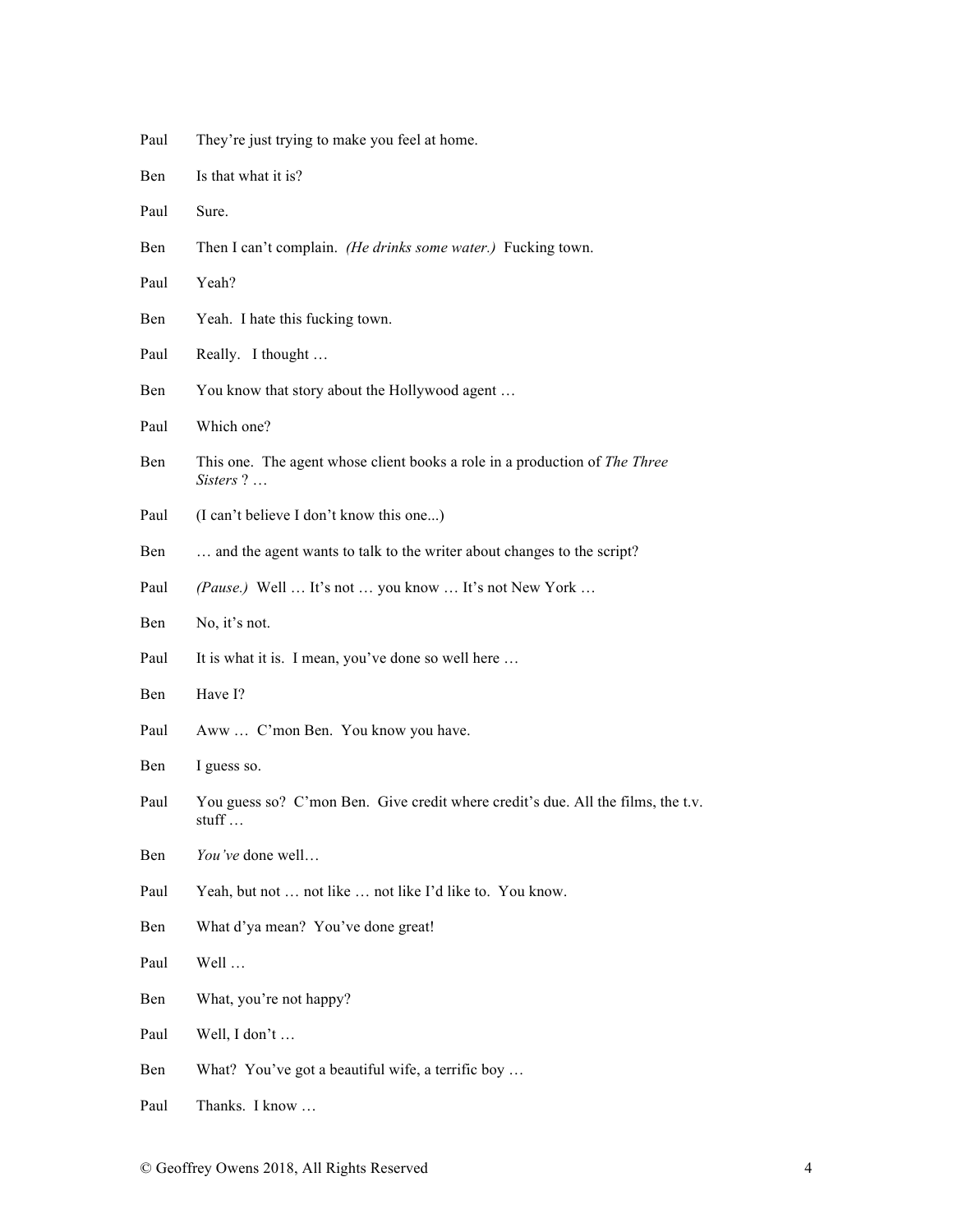- Ben You live in a nice place...
- Paul Yeah.
- Ben You like L.A., don't you?
- Paul Sure.
- Ben You like it more than I do.
- Paul Really? (Maybe...)
- Ben Which is funny, 'cause you're the most New York guy I know.
- Paul Really.
- Ben Absolutely.
- Paul How's that?
- Ben C'mon! English major, Columbia, Shakespeare expert, theater lover...
- Paul True.
- Ben …playwright, Mets fan …
- Paul Don't remind me.

*The Waiter approaches with the two soups, places them on the table and leaves.*

- Ben *(loudly and overly politely)* Thank you. (Bitter actor.)
- Paul Probably.
- Ben *(looking at soup)* I forgot.
- Paul What, you want the bowl instead?
- Ben No, I forgot they don't make it so good here.
- Paul No?
- Ben No.
- Paul You haven't even tasted it yet.
- Ben No, I mean no carrots, no onions, no chicken...
- Paul Like they make it at ... at that ... on Pico...
- Ben Exactly.

*The two men eat and sip the soup for a few moments.*

Best matzo ball soup I ever had was at your aunt Ethel's.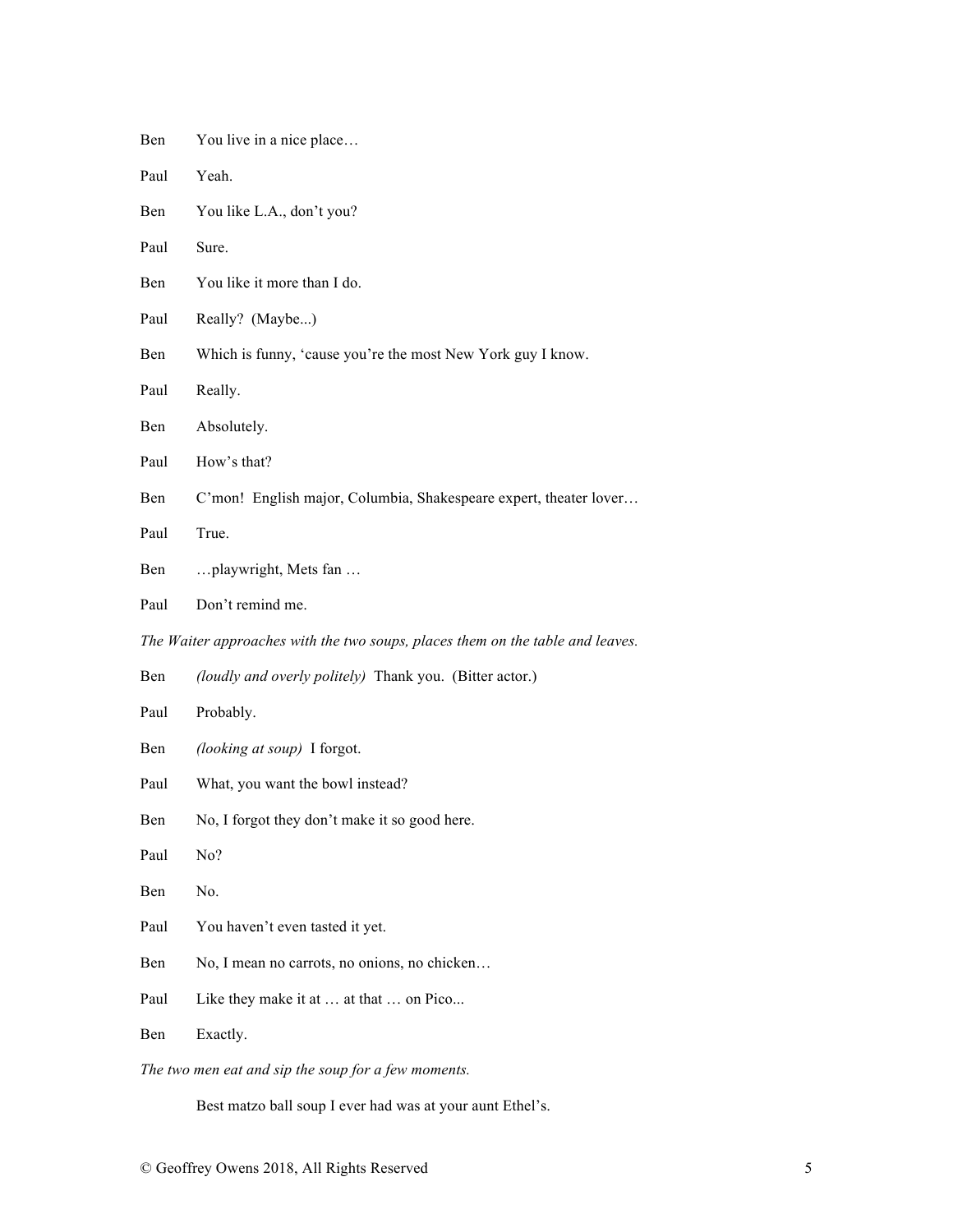- Paul I won't argue with that. (She wouldn't either.)
- Ben (I was just gonna say that.)

*They eat and sip in silence for a few moments.*

| Paul    | You know the Marilyn Monroe story of course.                                                                                                                                                                                         |
|---------|--------------------------------------------------------------------------------------------------------------------------------------------------------------------------------------------------------------------------------------|
| Ben     | I do. (I was just thinking of that.)                                                                                                                                                                                                 |
| Paul    | You think that's true? Because she wasn't a stupid woman at all.                                                                                                                                                                     |
| Ben     | I don't care if it's true, it's a great story.  "Excuse me, Mrs. Miller, but is there<br>any other part of the matzo you can eat?"  Great stuff.                                                                                     |
| Paul    | I don't think she ever said that. She was too smart.                                                                                                                                                                                 |
| Ben     | You brought it up!                                                                                                                                                                                                                   |
| Paul    | My dad knew her.                                                                                                                                                                                                                     |
| Ben     | I remember. Worked with her, right?                                                                                                                                                                                                  |
| Paul    | Yeah, a couple of films.                                                                                                                                                                                                             |
| Silence |                                                                                                                                                                                                                                      |
| Ben     | What they do have here is those great black and white cookies.                                                                                                                                                                       |
| Paul    | Oh yeah!                                                                                                                                                                                                                             |
| Ben     | The best! Greg Taylor used to  Greg used to  to get  (Pause.) You<br>heard about Greg, right?                                                                                                                                        |
| Paul    | Yeah.  Yeah, I did.                                                                                                                                                                                                                  |
| Ben     | Terrible shame.  Great guy. (Pause.) Anyway, he used to get the black and<br>whites  (this is when we were all in New York)  he used to get the black and<br>whites  And you remember Greg's mixed, his mom's white, his dad's black |
| Paul    | Sure.                                                                                                                                                                                                                                |
| Ben     | He'd get them and before he took a bite  every time he had one, before he took<br>a bite  he'd look over at me, real quick, and say  "Story of my life."                                                                             |
|         | Ben motions for the Waiter, who's crossing near them.                                                                                                                                                                                |
|         | Uh, excuse me. We need an iced tea for me, and I believe this gentleman<br>ordered a bagel. Thank you.                                                                                                                               |
|         | The Waiter checks his notepad for a few moments and then leaves.                                                                                                                                                                     |

What's he checking his book for? He never wrote it down.

Paul You're right.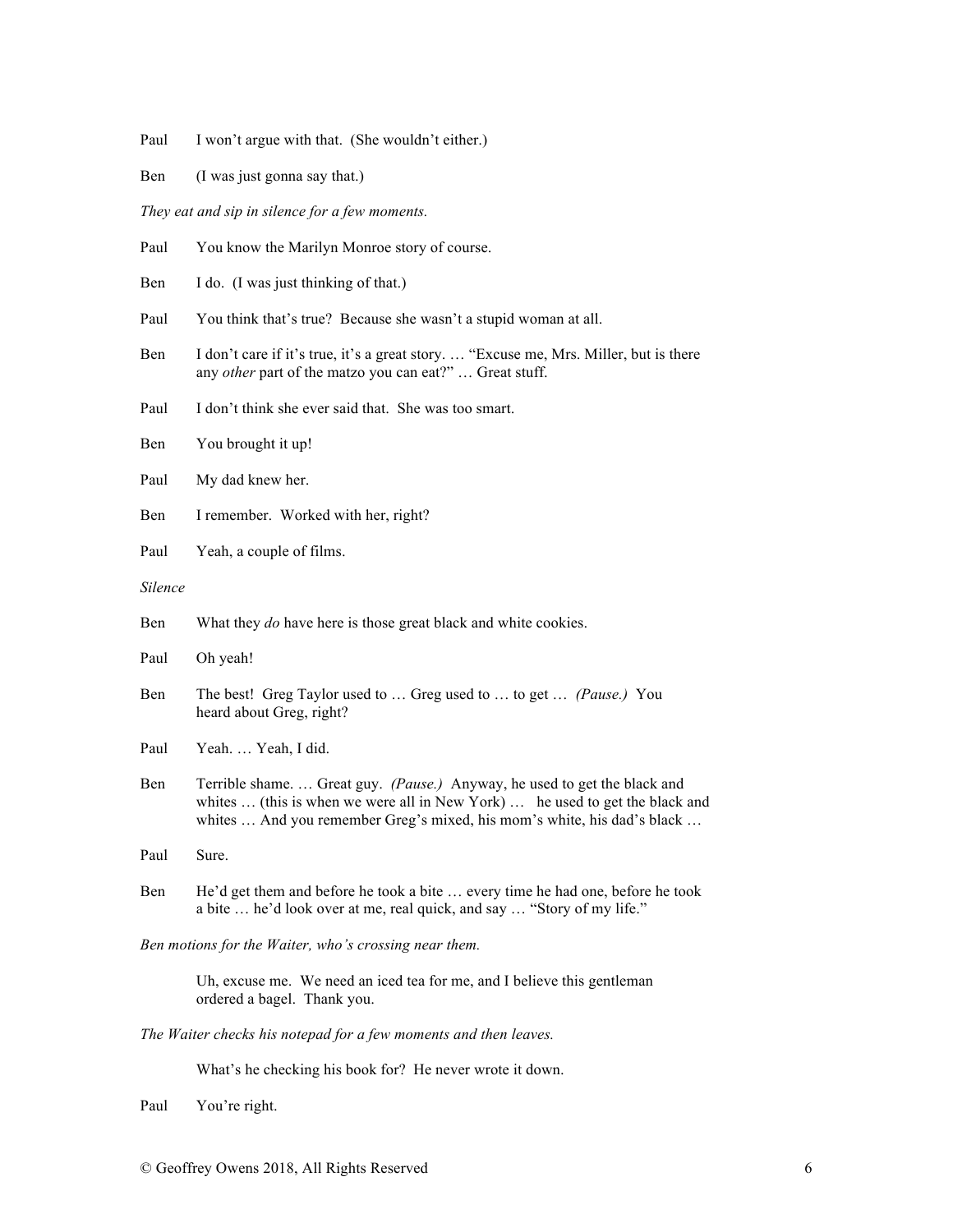Ben Watch. It'll come, it'll be a sesame, *not* toasted, with cream cheese.

Paul If I'm *that* lucky.

*The two men sit in silence, Ben scooping up the last of his soup with his spoon, Paul taking a sip of water and then looking around the restaurant for a moment.*

So I didn't get it, did I?

Ben stops scooping and carefully puts the spoon down. He takes his napkin off of his lap and wipes his *mouth, then takes a big gulp of water.*

| Ben |  |  | No. You didn't get it. (Pause.) How'd you know? Am I that obvious? |
|-----|--|--|--------------------------------------------------------------------|
|     |  |  |                                                                    |

Paul I figure if it was a "yes," you'd have said it by now.

Ben *(finishing another gulp of water)* Yeah. No, they passed on it.

*Silence.*

Paul Okay ... Well ...

- Ben No, it's *not* okay. It sucks. … It sucks is what it does. (I hate this fucking town.)
- Paul Well …
- Ben Well nothing. It sucks. They're idiots. It's a great script. They're fucking idiots.
- Paul It *is* a good script. ... I ... I guess something else was better.
- Ben Bullshit.
- Paul Or at least they liked something else better. *(Pause.)* Right?
- Ben I guess. (Where's my goddamn iced tea?)
- Paul Well, you would know. They must've liked something better.
- Ben Paul! ... C'mon, Paul! You know how it works. Yeah, they liked something better. Does that mean that it *was* actually better? C'mon!

*The Waiter approaches with a glass of iced tea and a plate with a bagel.*

Some lemon, please. (*The Waiter coughs slightly and leaves.)*

(I'll be damned. He got your bagel right.)

Paul (I'm blessed.)

- Ben (Mazel tov.)
- Paul *(Silence.)* So what'd they go with?
- Ben Oh, god! …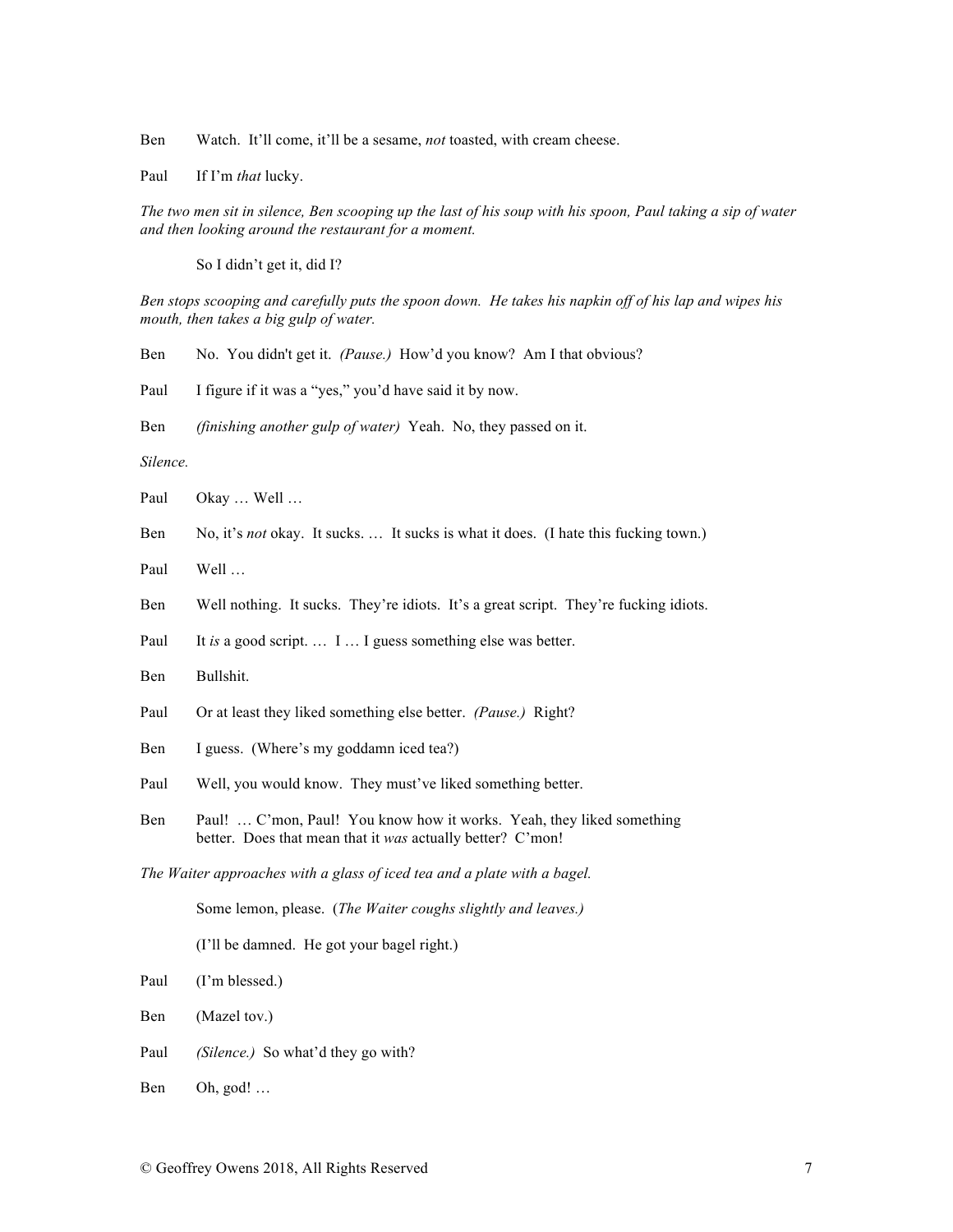| Paul | What?                                                                                                                                                                                                                                                                              |
|------|------------------------------------------------------------------------------------------------------------------------------------------------------------------------------------------------------------------------------------------------------------------------------------|
| Ben  | Oh, my god! You don't wanna know.                                                                                                                                                                                                                                                  |
| Paul | What?                                                                                                                                                                                                                                                                              |
| Ben  | Really, Paul. Just  Really.  You don't wanna know.                                                                                                                                                                                                                                 |
| Paul | I actually do.                                                                                                                                                                                                                                                                     |
| Ben  | No you don't.                                                                                                                                                                                                                                                                      |
| Paul | Actually, I do. I do want to know, Ben.                                                                                                                                                                                                                                            |
| Ben  | Why? So you can make fun of me?                                                                                                                                                                                                                                                    |
| Paul | (Silence.) What does that mean?                                                                                                                                                                                                                                                    |
| Ben  | (Pause.) Never mind.                                                                                                                                                                                                                                                               |
| Paul | What does making fun of you have to do with anything?                                                                                                                                                                                                                              |
| Ben  | You know the story about the Hollywood casting director?                                                                                                                                                                                                                           |
| Paul | Which one?                                                                                                                                                                                                                                                                         |
| Ben  | This one. The casting director who was looking for a "Phil Silvers type"?                                                                                                                                                                                                          |
| Paul | I think I                                                                                                                                                                                                                                                                          |
| Ben  | Yeah. So Phil Silvers calls up and says, "Hey, I'll do it." And the casting guy<br>says, "No." And Phil says, "But you're looking for a Phil Silvers type! I'm<br>Phil Silvers! I'll do it!" And they say, "I'm sorry, Mr. Silvers. We'll keep you in<br>mind for other projects." |
| Paul | I've heard that one.                                                                                                                                                                                                                                                               |
| Ben  | That's this town. I hate this fucking town.                                                                                                                                                                                                                                        |
| Paul | So what did you mean by making fun of you?                                                                                                                                                                                                                                         |
| Ben  | Look, Paul. I'll tell you if you really need to know, but I know how you're gonna<br>feel about it and it just makes me feel stupid.                                                                                                                                               |
| Paul | You feel stupid?                                                                                                                                                                                                                                                                   |
| Ben  | Uncomfortable.                                                                                                                                                                                                                                                                     |
| Paul | (Pause.) I promise I won't make you feel uncomfortable, Ben. Tell me what you<br>guys went with.                                                                                                                                                                                   |
| Ben  | Hey! I didn't go with it. I fought it every  every  inch of the                                                                                                                                                                                                                    |
| Paul | You went with Hoffman's thing?                                                                                                                                                                                                                                                     |
|      |                                                                                                                                                                                                                                                                                    |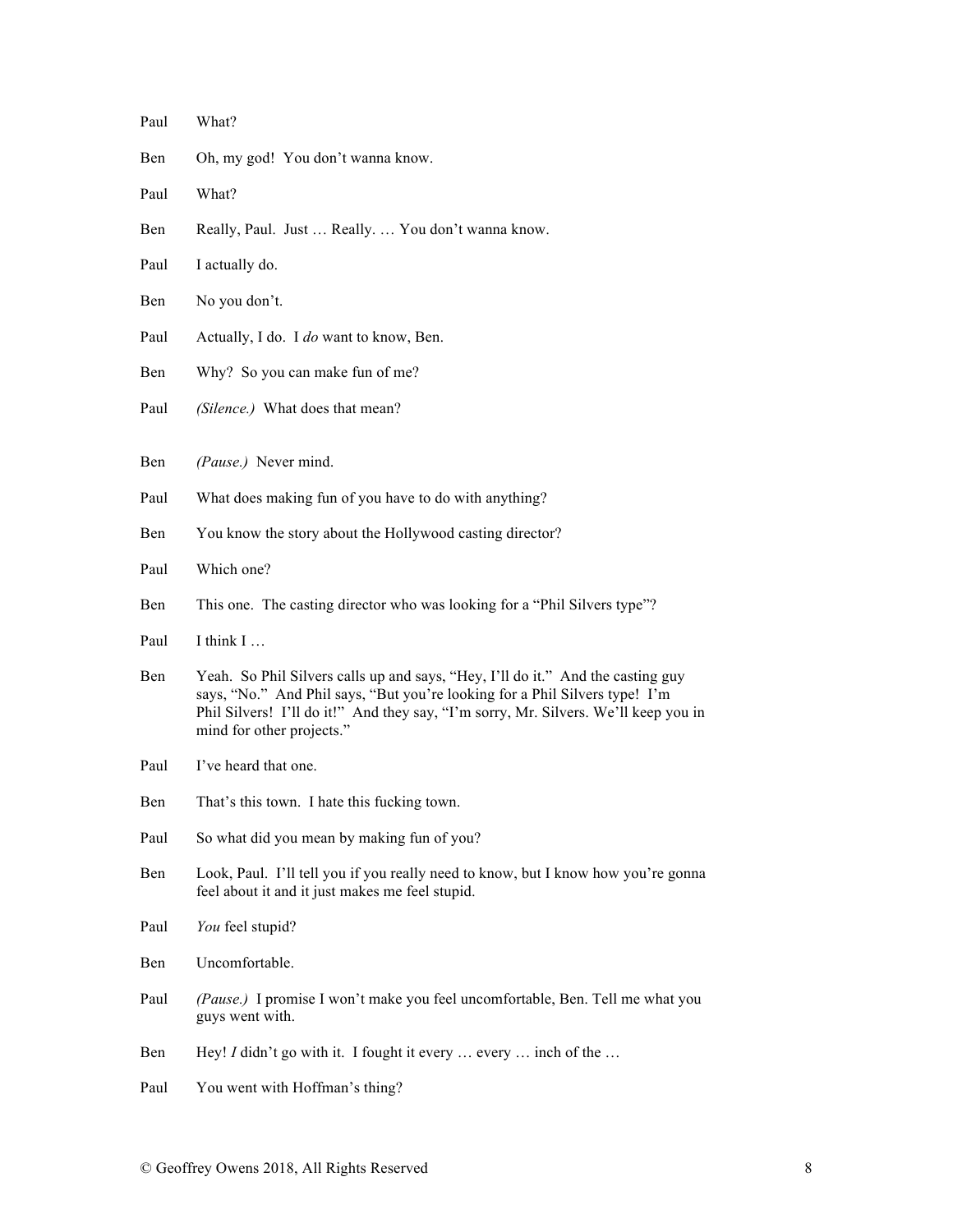| Ben         | (Don't say "You"!) Nah                                                                                   |
|-------------|----------------------------------------------------------------------------------------------------------|
| Paul        | Mendoza's?                                                                                               |
| Ben         | Nah  Wish we had. (I mean )                                                                              |
| Paul        | I got a look at that. I thought it was pretty solid.                                                     |
| Ben<br>Paul | It was. It is. Like yours! (Yours was even <i>more</i> solid.)<br>Pete's project! The psyche ward thing. |
| Ben         | Nope.  (Nope.)                                                                                           |
|             | There is silence for about 10 seconds.                                                                   |
| Paul        | $(Wow.) \dots$ What else $\dots$ ?                                                                       |
| Ben         | (Nope.)                                                                                                  |
| Paul        | What else was there?  Just that dating thing  the reality thing.                                         |
| Ben         | Eat your bagel, it's getting warm.                                                                       |
| Paul        | Help me out here. Was there something else other than that awful reality<br>dating thing?                |
| Ben         | Nope.                                                                                                    |
| Paul        | (Pause.) So what did you go with?                                                                        |
| Ben         | I didn't go with it. I fought it. I fought it. I fought for your show.                                   |
| Paul        | Oh, no.                                                                                                  |
| Ben         | See?                                                                                                     |
| Paul        | Oh, no.                                                                                                  |
| Ben         | See? That's why I didn't want to tell you.                                                               |
| Paul        | The dating thing?                                                                                        |
| Ben         | Now you're gonna make fun of me.                                                                         |
| Paul        | Ben. The reality thing?                                                                                  |
| Ben         | They shoved it down our throats.                                                                         |
| Paul        | Ben. (Pause.) No. (Pause.) Ben.                                                                          |
| Ben         | I knew this  Don't  (I hate this fucking town. This is why I hate this<br>fucking town.)                 |
|             | The Waiter appears. He stands over the two men, looking at them but not looking at them.                 |
|             | (To the Waiter) We're good.  We're  We'll let you know  Thanks.                                          |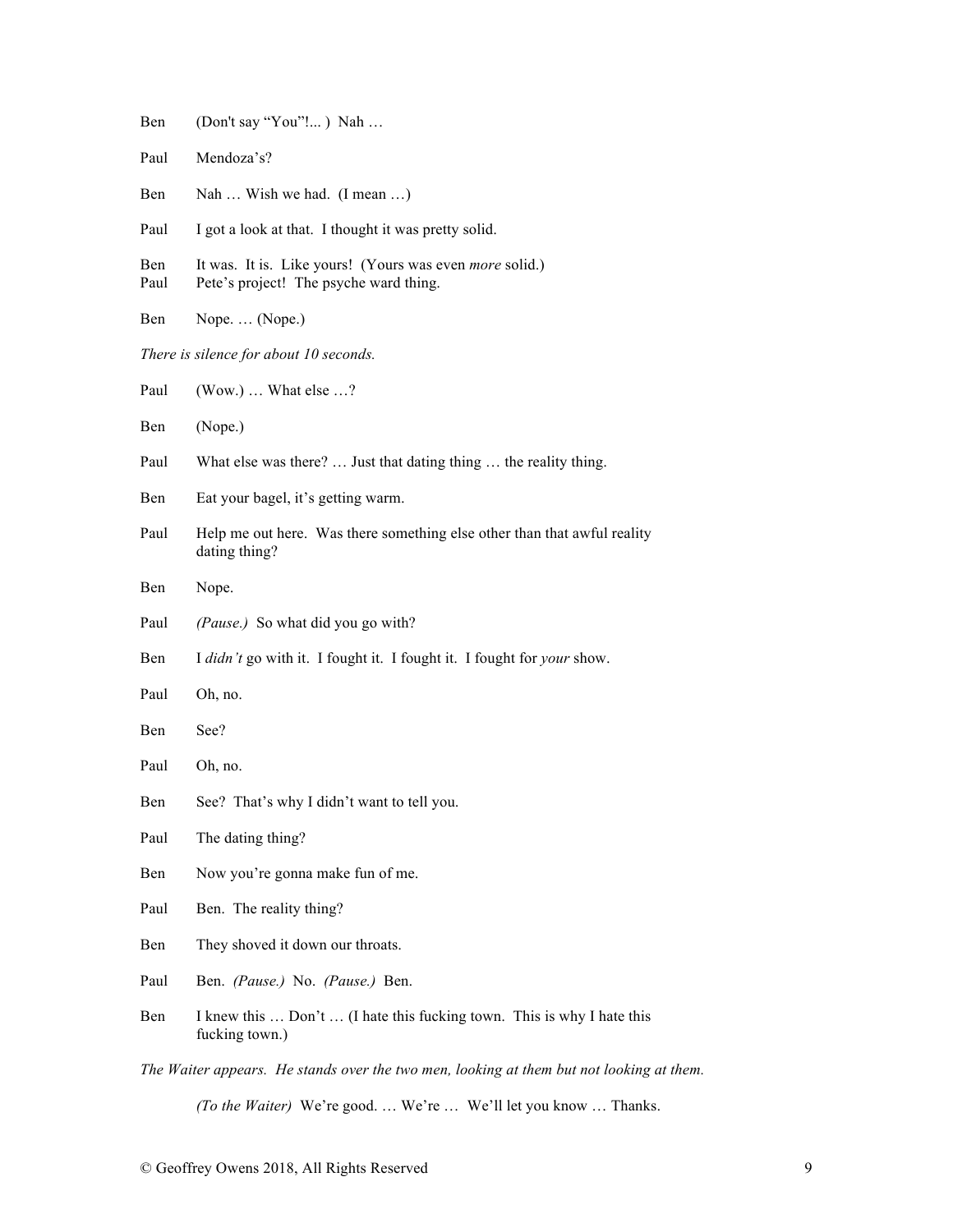### *The Waiter leaves.*

So. *(Pause.)* There you have it. … Now you know.

Paul Wow.

- Ben Is Pamela gonna be very upset?
- Paul Uh ... I ... Yeah, probably. ... I mean, she's not going to be euphoric ...
- Ben What, she was thinking you'd get it?
- Paul No. ... No, she never thinks that. She knows better.
- Ben She's a good woman.
- Paul Thanks.
- Ben A great lady.
- Paul Okay, let's not get carried away.
- Ben You know she is. You're very lucky.
- Paul Thanks, but don't ...
- Ben When something doesn't happen for me, Gillian gives me such shit...
- Paul Don't change the subject.
- Ben I'm not. I'm just saying you're a very lucky man.
- Paul Thank you. Now shut up about it.
- Ben Who's talking? (I need some more iced tea.)
- *Silence. Ben looks for the waiter; Paul looks at Ben.*
- Paul It's like Roman times.
- Ben What?
- Paul It's like we're living in Roman times again.
- Ben What do you … ?

*Paul's cellphone rings. He reaches inside pocket for it, retrieves it and answers. (At some point during Paul's conversation, Ben gets the Waiter's attention and, via sign language, orders a refill of iced tea.)*

Paul Hey, hon. ... Yeah, what? ... I'll tell you later. What's up? ... Oh, yeah ... Yeah, I forgot about it. … How much is it? … Jeez! … I guess we could, his birthday's coming up. … He really wants it, right? … Okay. … Okay, but that … But that means that's it nothing else, no other gifts. … Well, that's… Okay. … It's a oneof-kind thing, I guess. … Okay. … I'm still talking to Ben, I'll call you in a bit. .. Bye. *(Paul hangs up and puts the phone away.)*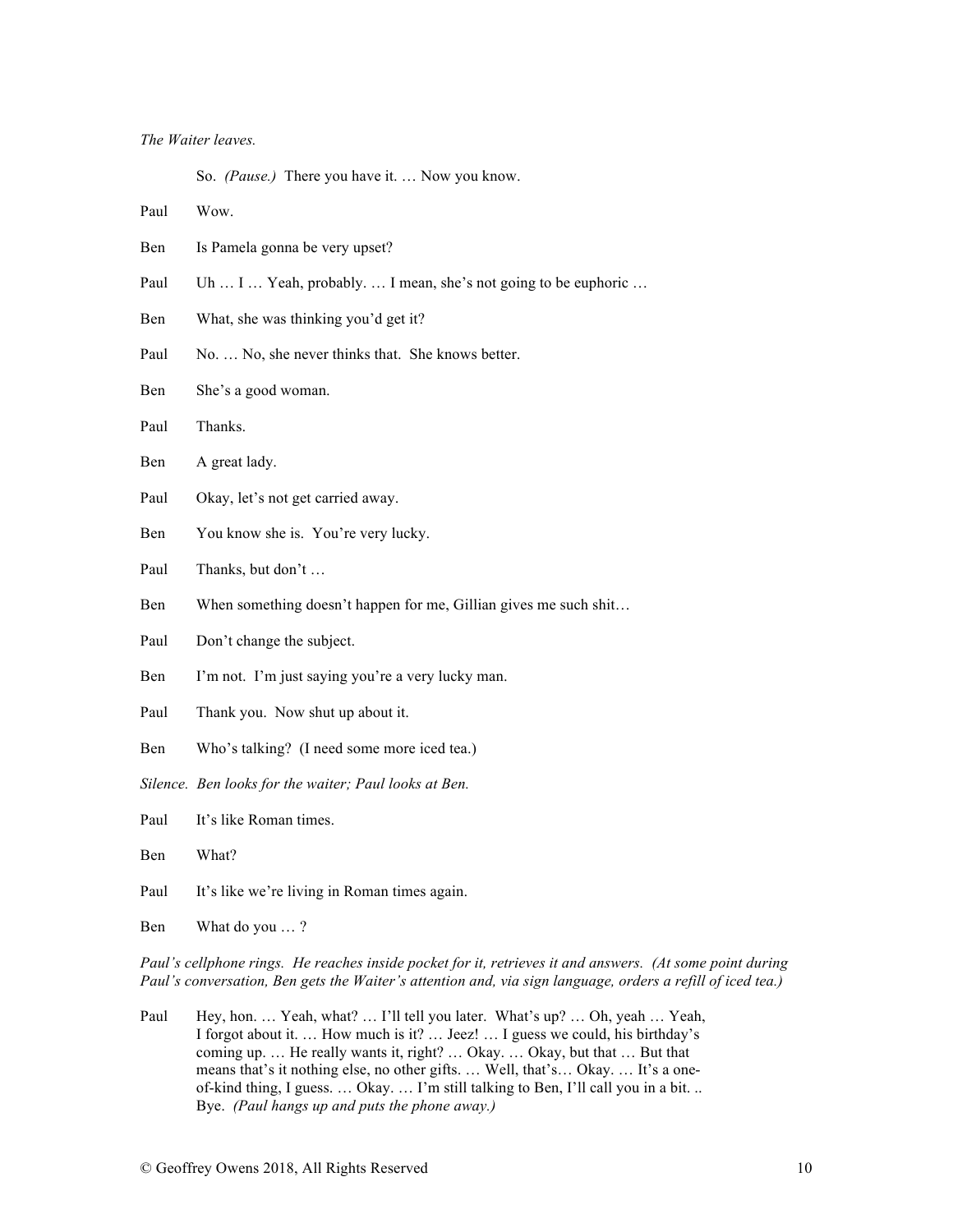- Ben Everything okay?
- Paul Yeah. She just … Joshua wants this autographed baseball, and we … we weren't sure whether or not to get it for him.
- Ben Mets, of course. (You and your Mets.)
- Paul Seaver and Ryan.
- Ben Seaver *and* Ryan?
- Paul Yeah. So …
- Ben So of course! My god! Seaver *and* Ryan? *I* want it! If you don't get it, *I'll* take it … (and I *hate* the fuckin' Mets!)
- Paul Well, we're gonna get it for him.
- Ben Lucky kid. Hey, that's terrific. *(Pause.)* Is it a lot?
- Paul Almost four.
- Ben Four hundred bucks?
- Paul Yeah.
- Ben That's a nice birthday present.
- Paul Yeah. It's a lot, but you know, it's the real thing.
- Ben I was gonna say, are you sure it's for real?
- Paul No, it is. We're getting it from a good friend of ours (Pam and I know him from Brooklyn) ... he's selling a bunch of his stuff. He actually got it signed by Ryan and Seaver at Shea some time in the early seventies.
- Ben Oh, well, that's great. That's the real deal.
- Paul Yeah.
- Ben And you trust this guy?
- Paul I do. *(Pause.)* I trust him even more than I trust you. So … that's saying something.
- Ben I should say so. *(Pause)* Thank you.
- Paul Mention it.
- Ben "Mention it." I love that. "Mention it." I've heard you say that before. Brilliant. *(Ben gulps down some iced tea.)* Hey!
- Paul What?
- Ben Let me get the ball for Josh.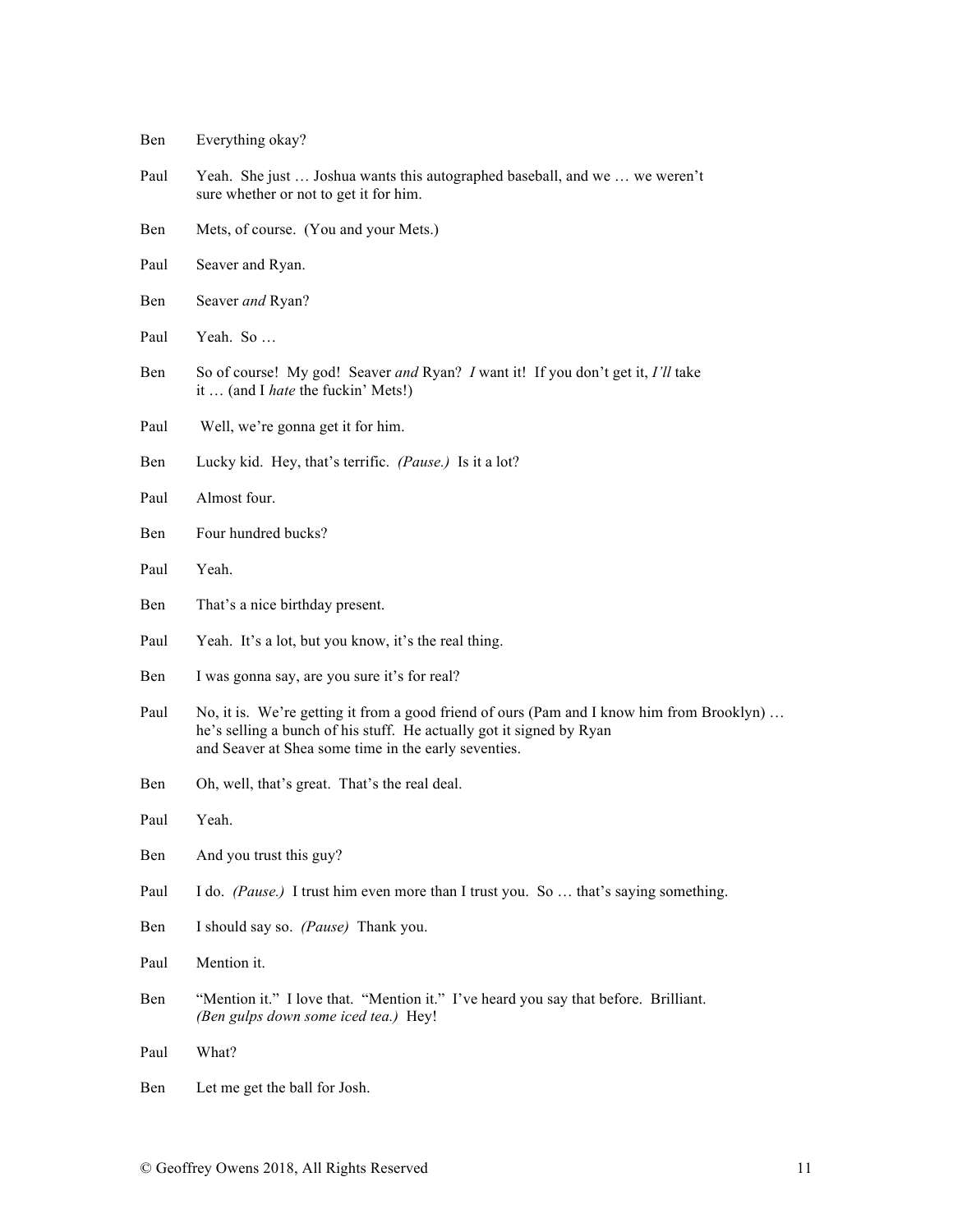- Paul Huh? Wh…?
- Ben I don't think I've got him a present since … I don't know when. Let me get it for him.
- Paul That's really very nice of you, Ben, but that's not necessary.
- Ben I know that, but I'd like to.
- Paul *(Pause.)* Well, thank you, Ben, but ... no ... You don't need to do that for us.
- Ben I know I don't need to. "Need." (What's that line? ... "Reason not the need"? Something like that? … What's that from? I know you know.)
- Paul *Lear*.
- Ben Of course. (Your favorite, right?)
- Paul (Yes.)
- Ben (Right.) So. Reason not the need, and let me do a nice thing for you guys. For Josh, I mean.
- Paul Thank you, Ben, but ...
- Ben Do you still carry a little copy of *King Lear* around with you like you used to?
- Paul Yeah.
- Ben You are something else. What is it, like a good luck charm or something?
- Paul I guess so. In a way. More like a reminder.
- Ben Of what? Of what counts, right?
- Paul Yeah.
- Ben I know. I know. I know what you mean. You gotta hold on to what counts when you're dealing with this town. Right?
- Paul Yeah.
- Ben A Hollywood writer with a little copy of *King Lear* in his pocket. You are something else, my friend.
- Paul That I am.
- Ben So, is it a deal?
- Paul What?
- Ben You'll let me get the Seaver ball for the kid. Tell Pam to call me with the guy's info.
- Paul No.
- Ben Awwww! Why not?
- Paul No thanks.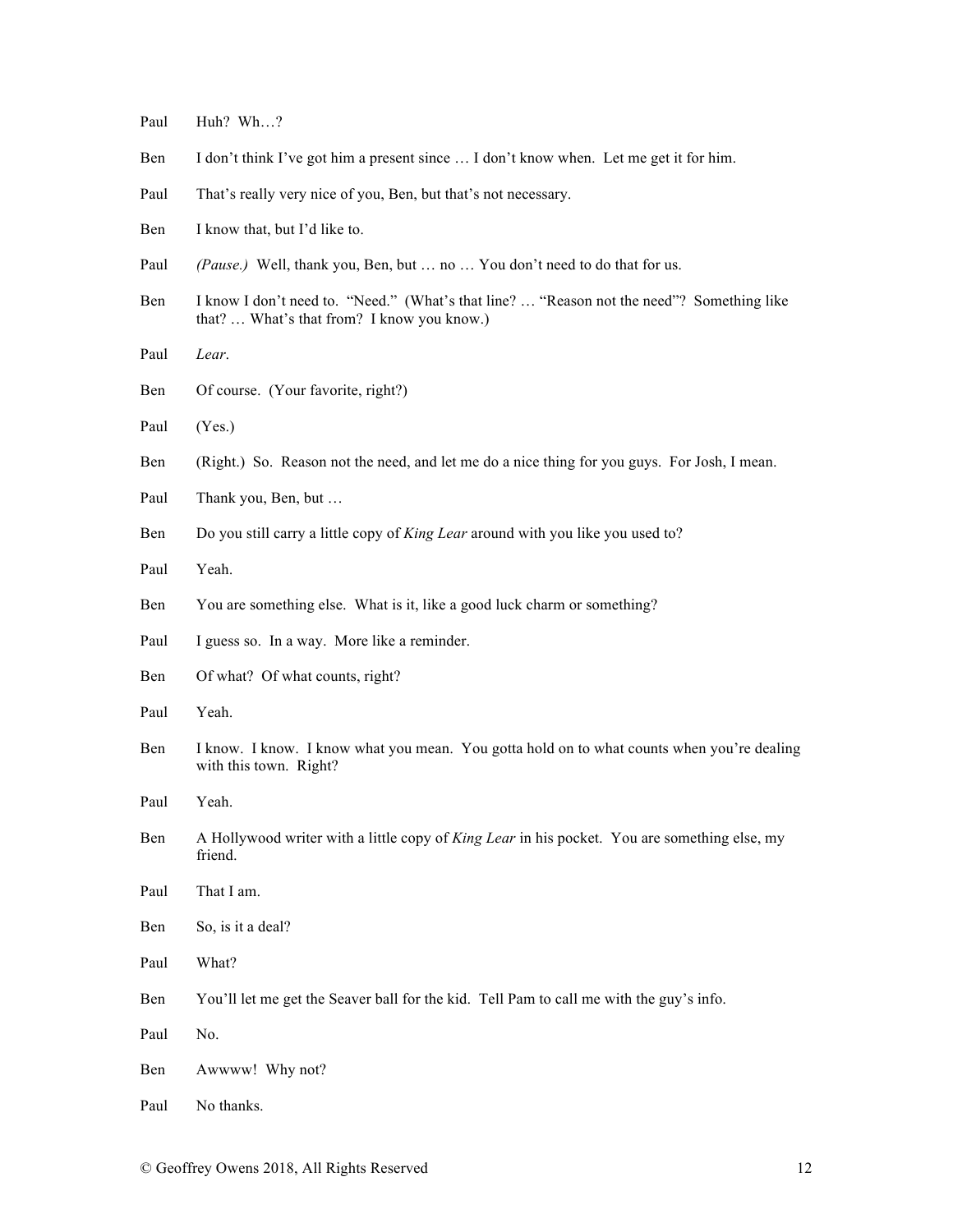- Ben Why not? Let me do something nice for you guys. For Josh. Why not?
- Paul I just don't ... feel comfortable ... with it.
- Ben Okay. *(Pause.)* Can I get him something else? Is there something else he really wants?
- Paul I'm sure there is, Ben, but no. No thanks.
- Ben Okay. *(Pause.)* Sorry if I made you … "uncomfortable." *(Pause.)* Just thought it would be a nice thing to do. *(Pause.)* No big deal.
- Paul Good. *(Pause.)* You need to go?
- Ben Uhh … *(he looks at his watch)* not yet. In a few, maybe. Why?
- Paul No, just ... I just thought you might tell me some ... something more about what happened today.
- Ben At the meeting?
- Paul Yeah.
- Ben Paul. What can I tell you? They went with the stupid reality thing instead of your beautiful … sensitive … well written drama. What can I tell you? That's what they want these days!
- Paul Roman times.
- Ben Yes! (And what does that mean, "Roman times"? You said that before...)
- Paul It's like we're living in Roman times. The stuff people want to see these days.
- Ben What, you mean like ... the Coliseum?
- Paul Yes.
- Ben This is a bit of an overstatement, don't you think?
- Paul No, I don't. Think about it, Ben. Think about what they used to watch in the Coliseum.
- Ben They used to kill people in the Coliseum.
- Paul It wasn't just about killing people. It was about entertainment. *(Pause.)* It had to be the most *entertaining* killing. *(Pause)* You see what I'm saying?
- Ben Yeah. *(Pause.)* Okay.
- Paul The most gruesome, the most exotic, the most disgusting. The most entertaining, Ben. That's what this stuff today is. *(Pause.)* Roman times.
- Ben Okay. I see your point. (Jeez, I feel like I'm in school here.)

Paul And it's all about money, Ben. Money is the thing that ... *The Waiter appears. He stands next to the table, and says nothing. Paul and Ben look at him. Then Ben looks around the restaurant. After five seconds or so, the Waiter leaves.*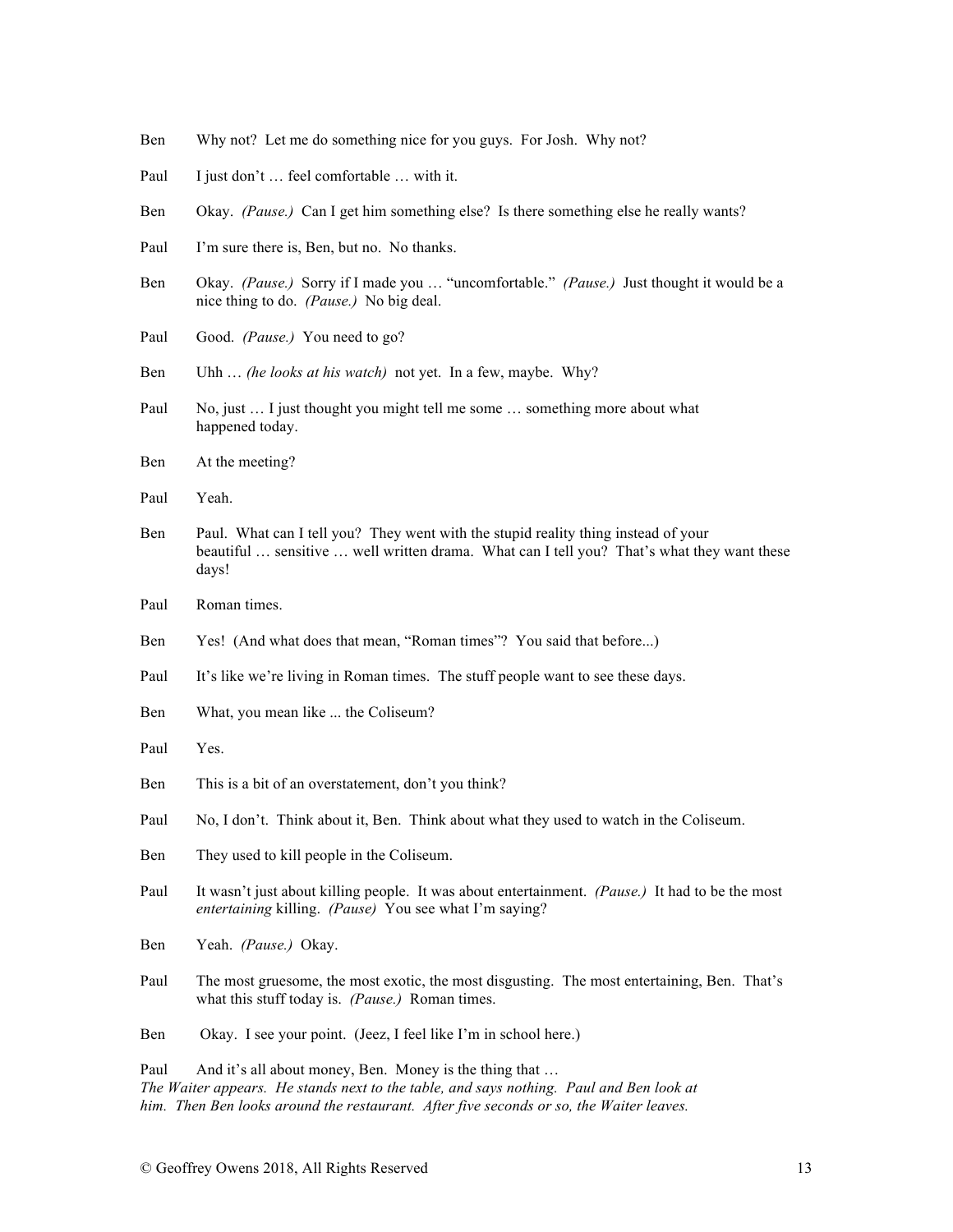| Ben |  |  |  |  |  | You think he needs the table? |
|-----|--|--|--|--|--|-------------------------------|
|-----|--|--|--|--|--|-------------------------------|

- Paul All right, so he's an underachiever.
- Ben This guy couldn't wait for a bus.
- Paul Leave him a big tip. Shock him.
- Ben Nothing could shock this guy.

*Silence.*

Paul Roman times, Ben.

Ben Yeah. (I gotta go.) But it was always about the money, Paulie. Television's always been about the money.

Paul It was always about money, but it was about other things, too. It was about money when they did Playhouse 90, but … good lord, look at the kind of stuff they were doing. It was about money when Serling did his thing, but look at the ... Do you remember the … what kind of stuff, what kinds of issues that show dealt with? I look at it now, and I'm amazed. Even Norman's stuff in the seventies! Amazing. All about the money, sure … but … *(Pause.)* I don't know, Ben.

Ben Money is money.

- Paul Oh, come on, Ben! Money is money. What does that mean, "Money is money"? There's nothing wrong with making money. Hell, Van Gogh wanted to make money. Cervantes wrote *Don Quixote* for money. You can make money selling something worthwhile, or you can make money … by selling any old shit.
- Ben Well, this is where we *are* in the business right now, Paulie. This is the trend we're in. If you don't want to be a part of it, … I guess you don't have to be a part of it.
- Paul I think I'll opt not to be a part of it, thank you very much.
- Ben Well, then you can't blame anyone else for … for not … for not having certain opportunities.
- *Silence. The men look at each other.*

Paul Who ... am I blaming, Ben?

- Ben I'm not really saying you're blaming anyone. I'm just saying that if you're so ... above it all … you gotta be willing to take the consequences.
- Paul The consequences.

Ben Yeah. The consequences.

- Paul You mean like not getting hired.
- Ben Yeah. *(Pause.)* Among other things … yeah.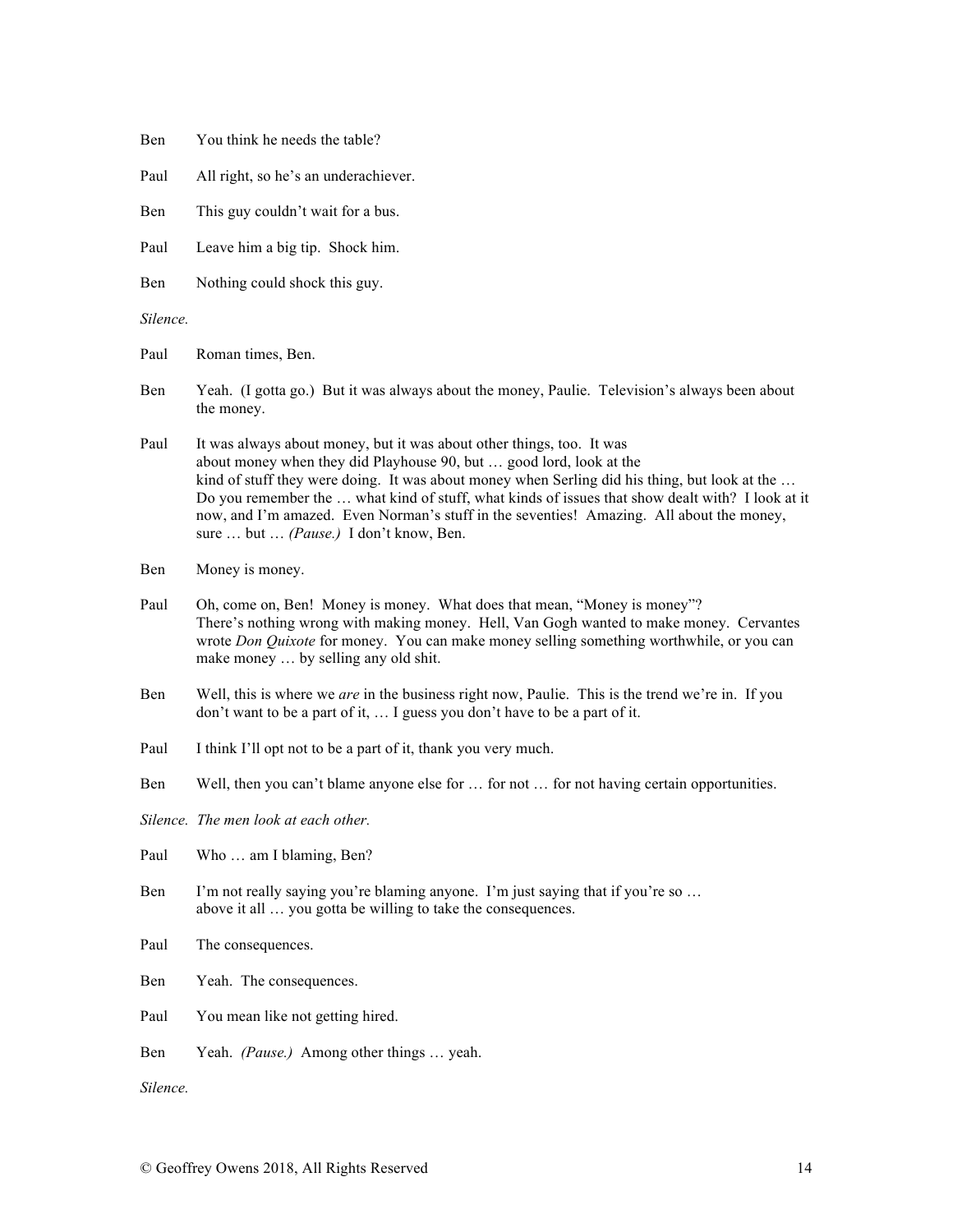- Paul So, Ben ... I guess it's almost like I'm being punished.
- Ben I don't know about *that* … ("Punished.")
- Paul Punished for being a good writer who wants to do something worthwhile with his work.
- Ben Jeez, Paulie! No! Punished for being … so … above it all.
- Paul For being a snob.
- Ben Whatever. I like the way *I* put it. For being above it all. You think you're too good for all this.
- Paul What, you mean for the reality television thing?
- Ben Yes.
- Paul Dammit, Ben, I *am* too good for it! *You're* too good for it! We're *all* too good for it, goddammit!
- Ben Yeah, yeah, yeah! I hate it, too! But that's what people want right now, so that's what they're doing right now. … So … either *we* do it, or someone *else*  does it!
- Paul Someone puts a gun in your hand and says "Shoot that guy, if you don't do it, someone else will" and so you shoot him?
- Ben Paulie! … Please!
- Paul Well?!
- Ben I'm talking about getting your head out of the clouds and joining us here on the planet earth. I'm talking about keeping up with your own industry. Compromise. Playing the game a little.
- Paul Playing the game.
- Ben Yes, Paulie, playing the game! Something you're obviously not very good at.
- Paul No?
- Ben No. And you know it. You gotta bend a little, but you're never willing to. It's a big reason why you don't … do more than you do. I've told you a hundred times about dyeing your hair.
- Paul *(pause)* What?
- Ben Dyeing your hair! I've told you a thousand times about dyeing your hair when you go in for pitches. And you never listen to me.
- Paul Dyeing my hair.
- Ben Yes!
- Paul That's why my pitches aren't hitting? Because I don't dye my hair? Because my hair's too gray?
- Ben Hey! I don't know! Could be!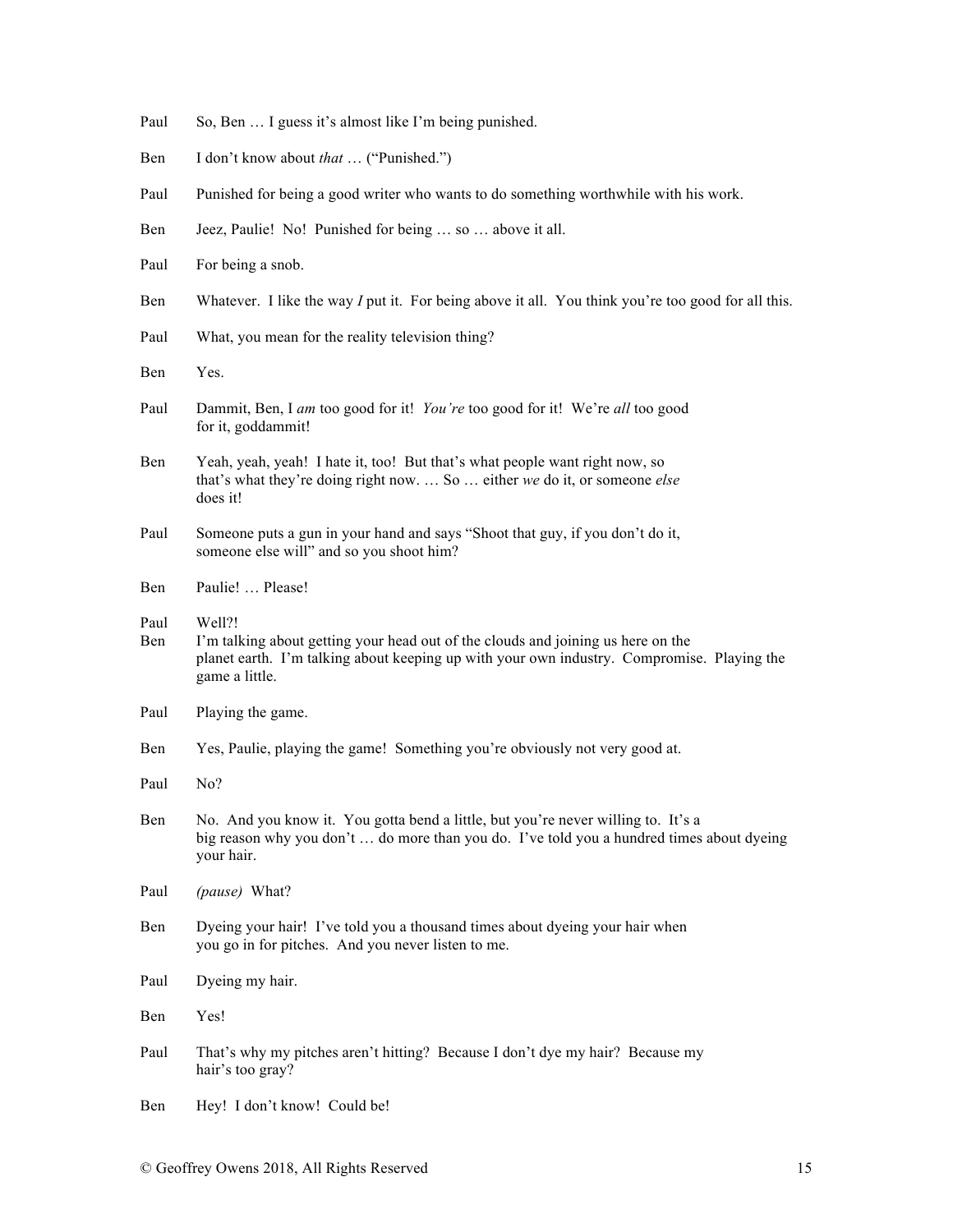| Paul     | So  all the shows I wrote and co-wrote the past thirty-plus years  all that<br>doesn't matter  because my hair is too gray?                                          |
|----------|----------------------------------------------------------------------------------------------------------------------------------------------------------------------|
| Ben      | Look, Paulie, I'm not saying it makes sense. I'm just saying that's the way it is<br>right now. They want young. Everything is young now.                            |
| Paul     | Same script  but it needs to be by a guy with darker hair.                                                                                                           |
| Ben      | Young, Paulie. Young. "Hot." That's what they want now. They want "hot."                                                                                             |
| Silence. |                                                                                                                                                                      |
| Paul     | Blessed are the sleek.                                                                                                                                               |
| Ben      | Huh? (Pause.) Blessed what?  Blessed are the sleek? Is that what you said?                                                                                           |
| Paul     | Yeah.                                                                                                                                                                |
| Ben      | "Blessed are the sleek." (Pause.) That's pretty brilliant. (Pause.) I love that.<br>(Pause.) I gotta go. (Ben looks around for the Waiter.) Where's Prince Charming? |
| Silence. |                                                                                                                                                                      |
|          | You going to Greg's  uh  you know  Greg's  that thing for Greg?                                                                                                      |
| Paul     | I might. I was thinking of it. When is it, day after tomorrow?                                                                                                       |
| Ben      | Not sure. I think so. (Pause.) Gil and I wanted to go, but then she got the back<br>thing, and on and on                                                             |
| Paul     | Yeah. (Pause.) Yeah, we'll probably go. I should probably book a flight when I<br>get home tonight.                                                                  |
| Ben      | You should.  Definitely should. (Pause.) You'll give Darlene and the family<br>our love, won't you?                                                                  |
| Paul     | Oh, sure.                                                                                                                                                            |
| Ben      | I mean, I'll send something, of course. But it would be nice if you could  ya<br>know                                                                                |
| Paul     | Sure, Ben. No problem.                                                                                                                                               |
| Silence. |                                                                                                                                                                      |
|          | You know that story about Marty Balsam?                                                                                                                              |
| Ben      | Which one?                                                                                                                                                           |
| Paul     | At some point, Marty goes to see a producer about a part in some film, and the woman says,<br>"So, Mr. Balsam. What have you done?"                                  |
| Ben      | (Pause.) You're kidding me. (Jesus.)                                                                                                                                 |
| Paul     | I kid you not.                                                                                                                                                       |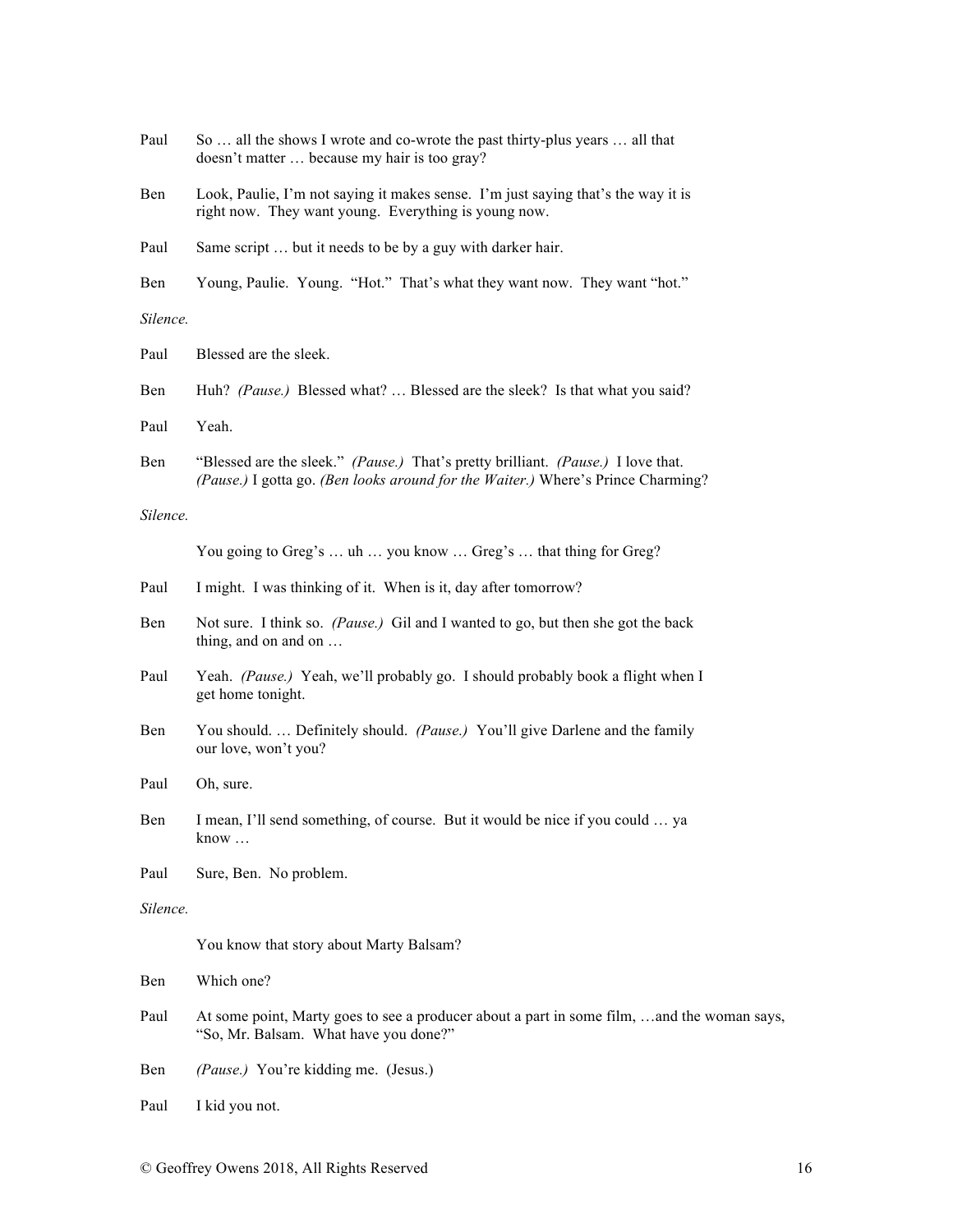- Ben What did Marty say?
- Paul He got up and walked out of the office.
- Ben Good for him. Good for him. (Can you imagine?)
- Paul Good for him, but not good for me for not dyeing my hair.
- Ben Aaahhh! … It's different. Different … thing.
- Paul How is it different? How is it different, Ben? Why did Marty walk out? ... Because he'd done hundreds of film and television gigs over the course of forty-plus years … And to have to some young … idiot … ask him "What have you done?" was just too much. It was too much. He had to draw the line.
- Ben Right.
- Paul Well, for *me*, dyeing my hair … crap like that … is just too much. That's where I draw *my* line.
- Ben Yeah, but Paulie, that's not the only place you draw the line. There's also the matter of what you will or will not work on. What you will or will not write.
- Paul Given. Goes without saying.
- Ben So? ... You got a lot of lines you're drawing. You're drawing yourself right out of the business.
- Paul Maybe. Maybe, Ben, but ... I just can't work on that stuff ... on anything, really, that doesn't matter to me.
- Ben Well, good for you, Mr. Bigshot.
- Paul Well …
- Ben Mr. Above-it-all.
- Paul I'm not trying to ... (Never mind.)
- Ben Listen. (I gotta go in a second. Gillian needs me to … do something.) Listen. I know you're Mr. Bigshot and Mr. Above-it-all …
- Paul Awww, come on, Ben …
- Ben Hey! Hey. Hear me out. *(Pause.)* I know you're Mr. Above-it-all and all that, but what would you say to making an easy 10,000 dollars or so a week?

| Paul | Doing what? |
|------|-------------|
|------|-------------|

- Ben Writing.
- Paul *(Pause.)* Writing what?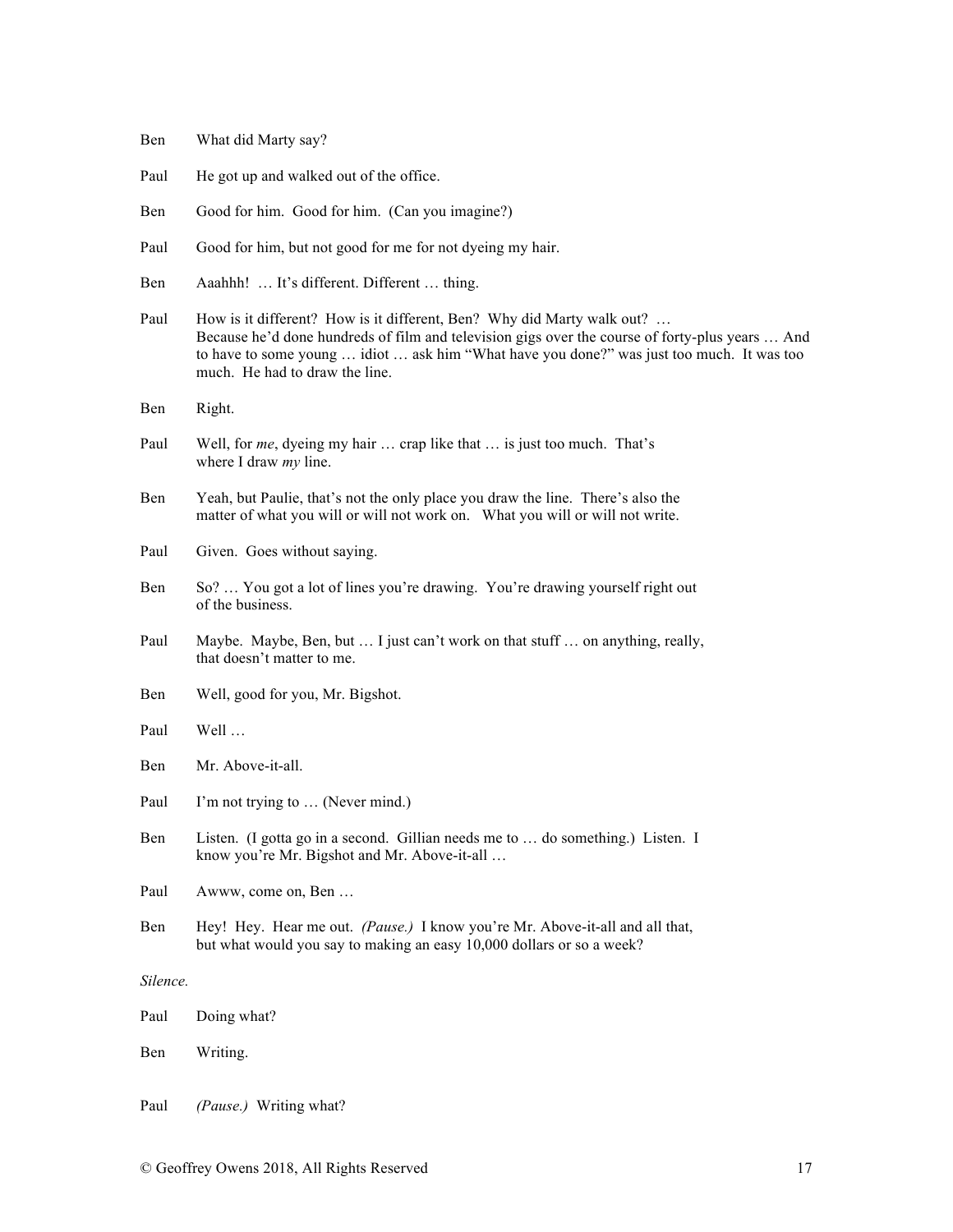| Ben | Working on the show. |  |  |  |
|-----|----------------------|--|--|--|
|-----|----------------------|--|--|--|

Paul What show?

Ben 10,000 dollars a week (maybe more – I might be able to get you more) working on the show we're doing.

- Paul You mean the show that got picked up?
- Ben Yeah. 10,000 dollars a week. At least.
- Paul The reality show that beat out my show.
- Ben The reality show that beat out your show. Grow up. 10,000 a week. Yes.

## *Silence.*

You can take a day or two to think it over, of course. Talk to Pamela about it. I bet she'd be thrilled. *(Pause.)* Especially in lieu of the … you know … the bad news about … your project.

- Paul Yeah, that was bad news.
- Ben Yeah, but this is good news. You can give her some good news along with the bad news … or *instead* of the bad news. (That's even better.) *(Pause.)* That would be nice for her … for both of you. *(Pause.)* For Josh.
- Paul Yeah. Josh.

- Ben Paul. Don't be stubborn. Take the job. It's a good gig. You can do it in your sleep. I know you don't appreciate this thought, but someone else is going to do it if you don't. *(Pause.)* Come on, Paulie. Time to grow up.
- Paul Yeah. Grow up. *(Pause.)* Do I have to dye my hair?
- Ben You do not have to dye your hair. In fact, you can make it grayer! (Or "more gray.") *(Pause.)* So … yes?
- Paul You're being very generous today.
- Ben What? What d'you mean?
- Paul You offered to pay for the baseball, you're offering me 10,000 dollars a week ...
- Ben You know what? The 10,000 was the low end. Sam said if you had any problem with that, I should go to 15. *(Pause.)* So. … We're at 15 now.
- Paul That's all right, Ben.
- Ben What's all right? *(Pause.)* The 15,000 is all right? That's good for you?
- Paul No, I mean ... I mean, that's all right, Ben. We don't have to talk about it any more.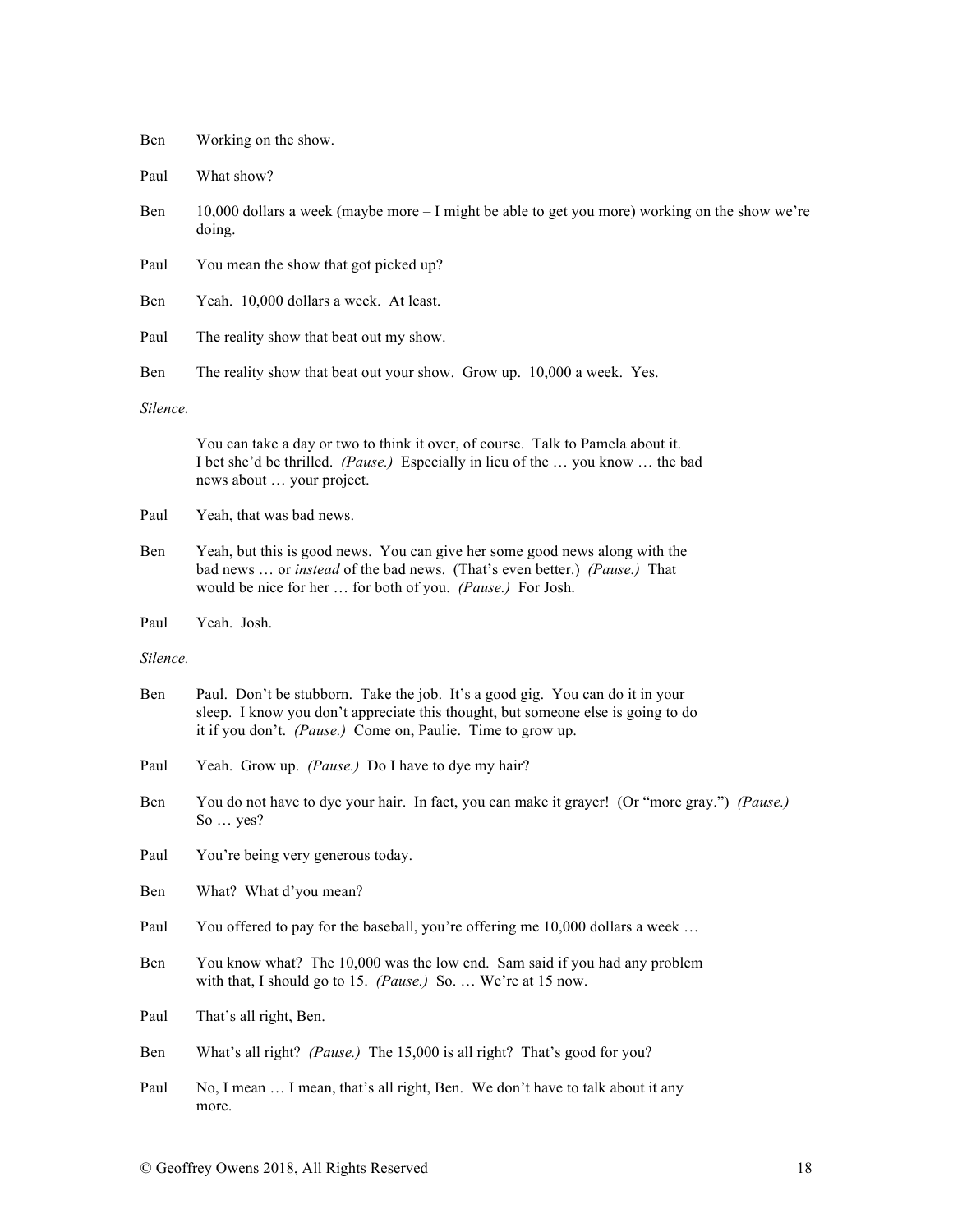| Ben      | Okay. (Pause.) What does that mean?                                                                                                                                     |
|----------|-------------------------------------------------------------------------------------------------------------------------------------------------------------------------|
| Paul     | It means no thanks, Ben.  But thanks.                                                                                                                                   |
| Ben      | Shit!! (Pause.) Shit, Paul!! (Pause.) Why don't you think it over a bit? Talk to<br>Pamela about it.                                                                    |
| Paul     | I don't need to. The answer's "No."                                                                                                                                     |
| Silence. |                                                                                                                                                                         |
| Ben      | Don't you think you oughtta let Pamela  have a say in this?                                                                                                             |
| Paul     | No.                                                                                                                                                                     |
| Ben      | Why not?                                                                                                                                                                |
| Paul     | Because we've already had that discussion. A hundred times.                                                                                                             |
| Ben      | Really.                                                                                                                                                                 |
| Paul     | Oh, yes. We talk about it all the time. She knows what's out there. And she<br>knows what I want to do. And what I don't want to do.                                    |
| Pause.   |                                                                                                                                                                         |
| Ben      | You think you're better than me.                                                                                                                                        |
| Pause.   |                                                                                                                                                                         |
| Paul     | I don't think I'm better. (Pause.) I think  maybe  I value better things.                                                                                               |
| Ben      | Fuck you, you snob.                                                                                                                                                     |
| Paul     | Okay.                                                                                                                                                                   |
| Silence. |                                                                                                                                                                         |
| Ben      | You don't think much of me, do you?                                                                                                                                     |
| Paul     | I like you. (Pause.) You're okay.                                                                                                                                       |
| Ben      | (I can't believe you.) You fucking snob.                                                                                                                                |
| Paul     | Come on, Ben.                                                                                                                                                           |
| Ben      | Fuck you, "come on"! (Pause.) (I gotta go. This was a big waste of time.) Here's<br>for my stuff, I don't wanna wait for that asshole. (Ben puts dollars on the table.) |
| Paul     | Sorry I couldn't help you, Ben.                                                                                                                                         |
| Ben      | That's fine. I did what I had to do. I'm not feeling guilty about it any more. I<br>gave you a chance. A great opportunity. I'm not feeling bad about this any more.    |
| Paul     | Why should you feel guilty? What did you do?                                                                                                                            |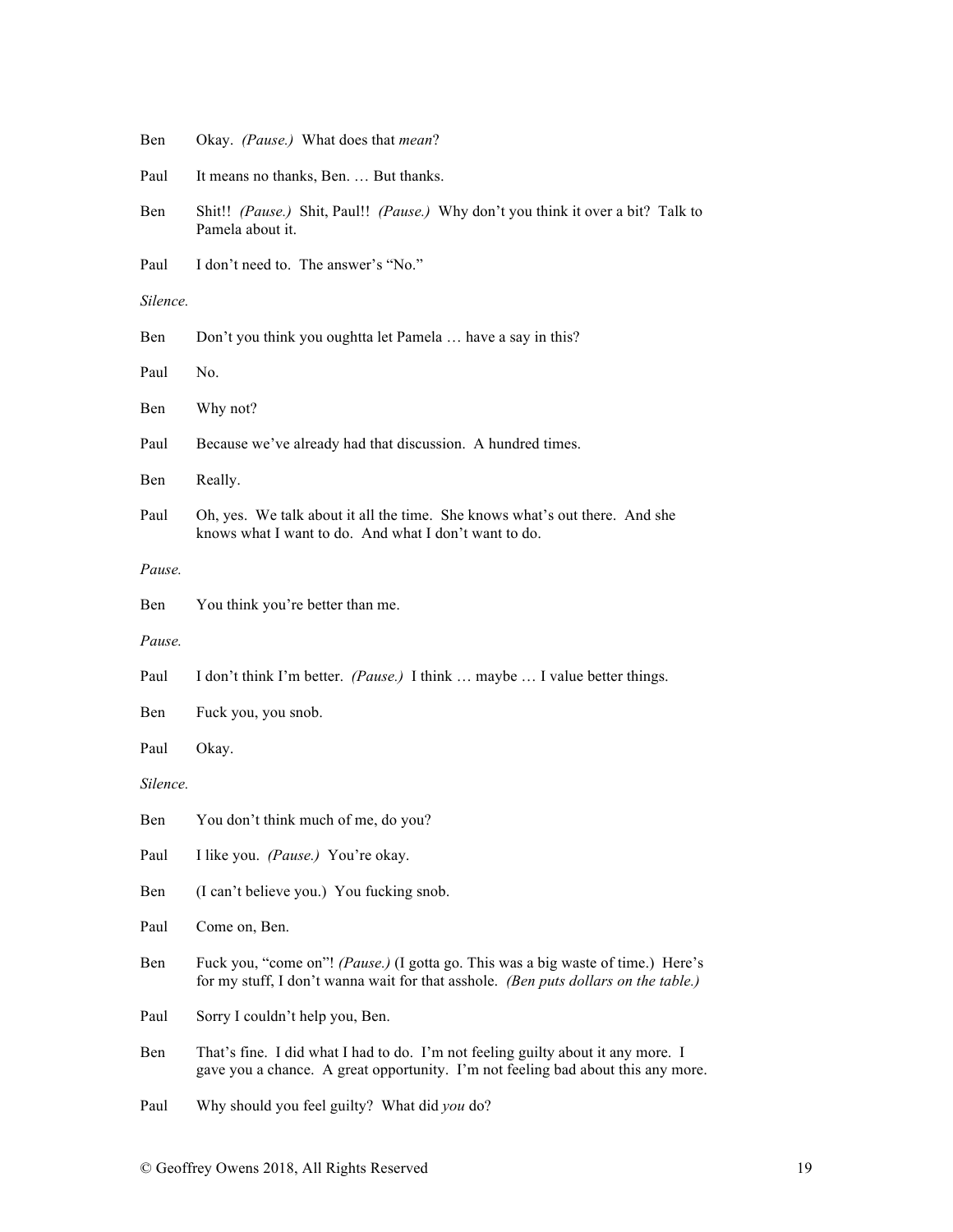- Ben I didn't say "guilty," I said "bad." *(Ben is now standing.)*
- Paul Okay. But why should you feel bad? You didn't do anything wrong.
- Ben Bad! Bad! I felt bad because we didn't pick your show up. Bad! Okay? Does that make sense, you … literary … bigshot!?
- Paul Okay! Okay. I'm sorry. *(Pause.)* It just kind of sounded like you felt bad about something …personally. *(Pause.)* Like … as if … *you* were the one who made the decision. *(Pause.)* Or something.
- Ben What decision?
- Paul Not to do my show. ... To do the reality project instead of my show.

*Silence. Ben stares at Paul. The Waiter approaches.*

Ben Fuck off, my friend.

*The Waiter leaves. Ben sits down. Silence.*

My father worked in a pants factory on the lower east side for thirty five years. *(Pause.)* I think maybe he had two vacations all those years. His boss was a prick. Some rich prick. *(Pause.)* Do you understand what I'm telling you? *(Pause.)* "Poor" doesn't cut it. We were beyond "poor." *(Pause.)* I grew up in the Bronx. (You know that.) And I don't mean fucking Riverdale. I'm talking about that awful fucking area where our pal Pacino comes from.

- Paul Ben …
- Ben Yeah.
- Paul Why are you telling me this?

- Ben What did you mean "as if I were the one who ... who made the decision"?
- Paul I just meant you were acting like you were guilty. Like maybe you were the one.
- Ben Who knocked down your show.
- Paul Yeah.
- Ben Is that what you think?
- Paul Is *what* what I think?
- Ben Don't play games with me, Shakespeare. *(Pause.)* Is that what you think?
- Paul Do I think you shot down my show?
- Ben Yes, you self-righteous prick.
- Paul I *know* you did.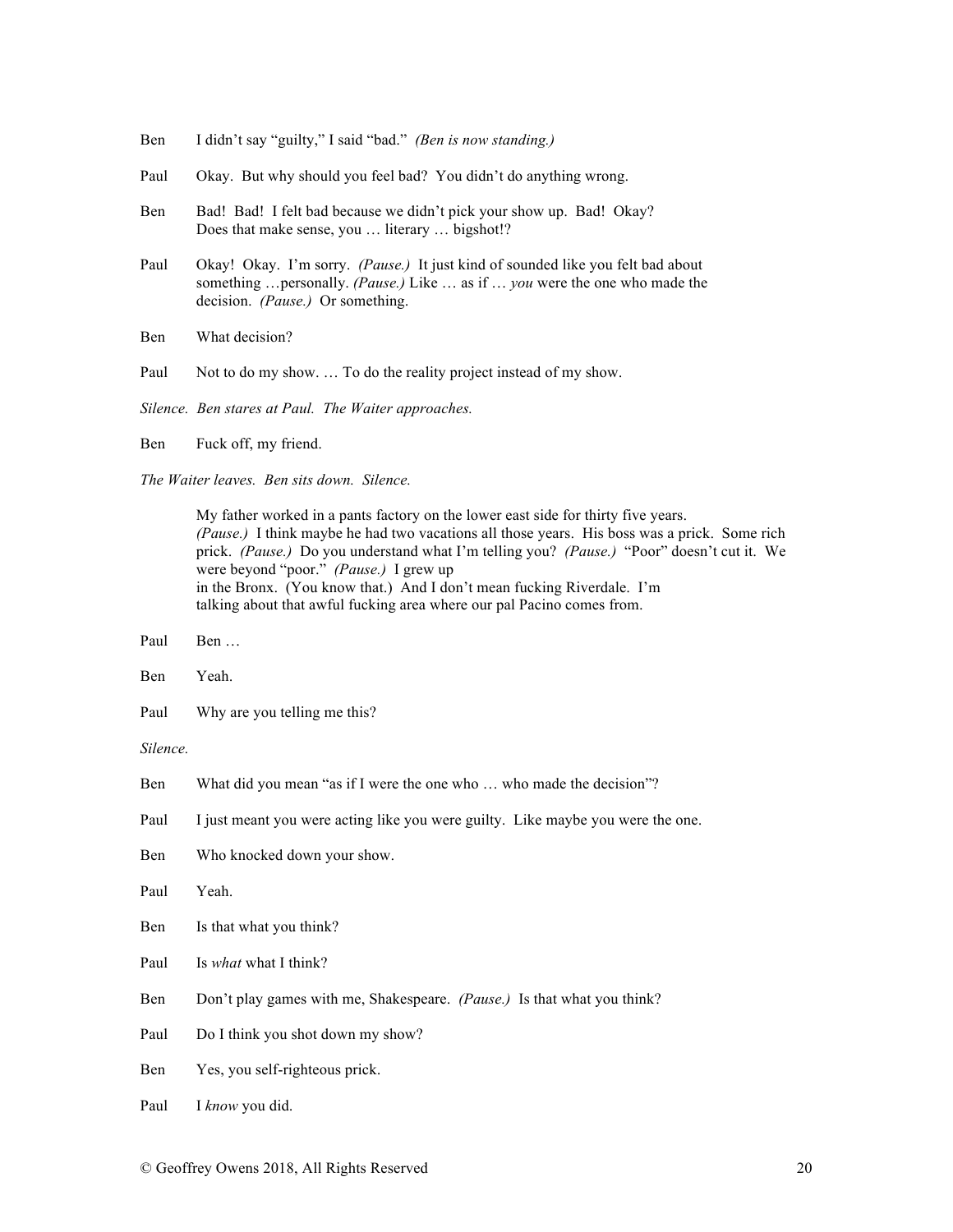# *A long silence.*

| Ben | You know, Paul <i>(Pause.)</i> You know <i>(Pause.)</i> You know that Gillian      |
|-----|------------------------------------------------------------------------------------|
|     | hasn't been feeling very well. (Pause.) Her back and her shoulder have been        |
|     | really <i>(Pause.)</i> I told her I'd be home by nine, so <i>(Pause.)</i> So to be |
|     | sitting here with you (Pause.) when I didn't even have to come (Pause.)            |
|     | didn't even have to be here (Pause.)  is  (Long pause.) I think you ought          |
|     | to consider that this meeting was  is a courtesy meeting. <i>(Pause.)</i> Because  |
|     | we're friends. <i>(Pause.)</i> And because of what happened to our friend, Greg    |
|     |                                                                                    |

# *Silence.*

Now I have to go. But before I do, I just want to be really clear about something. *(Pause.)* Because you just said something that really …really bothers me.*(Pause.)* Upsets me. *(Pause.)* You said "I know you did, Ben" as if you actually know that I was the one who nixed your show.

| Paul     | Right.                                                                                                                         |  |
|----------|--------------------------------------------------------------------------------------------------------------------------------|--|
| Ben      | So, you're actually saying that.                                                                                               |  |
| Paul     | Right.                                                                                                                         |  |
| Silence. |                                                                                                                                |  |
| Ben      | Wow.                                                                                                                           |  |
| Paul     | (That "Wow" sounded like Brando  in <i>Waterfront</i> ? You remember when he<br>says "Wow" when Steiger pulls the gun on him?) |  |
| Ben      | (Great moment. Your favorite film, right?)                                                                                     |  |
| Paul     | (My dad's. Anyway, you just reminded me of it when you said "Wow" like that.)                                                  |  |
| Ben      | I said "Wow" like that because I'm really surprised, and upset, by what you said.                                              |  |
| Paul     | Why should you be surprised?                                                                                                   |  |
| Ben      | Why shouldn't I be surprised?                                                                                                  |  |
| Paul     | Well, I guess you're surprised that I know. <i>(Pause.)</i> I guess.                                                           |  |
| Ben      | I'm surprised that you would even think such a thing.                                                                          |  |
| Paul     | I would never have thought such a thing, until someone told me.                                                                |  |
| Silence. |                                                                                                                                |  |
| Ben      | (Oh, boy) (pause) Someone told you.                                                                                            |  |
| Paul     | Right.                                                                                                                         |  |
| Ben      | Someone at the meeting?                                                                                                        |  |
|          |                                                                                                                                |  |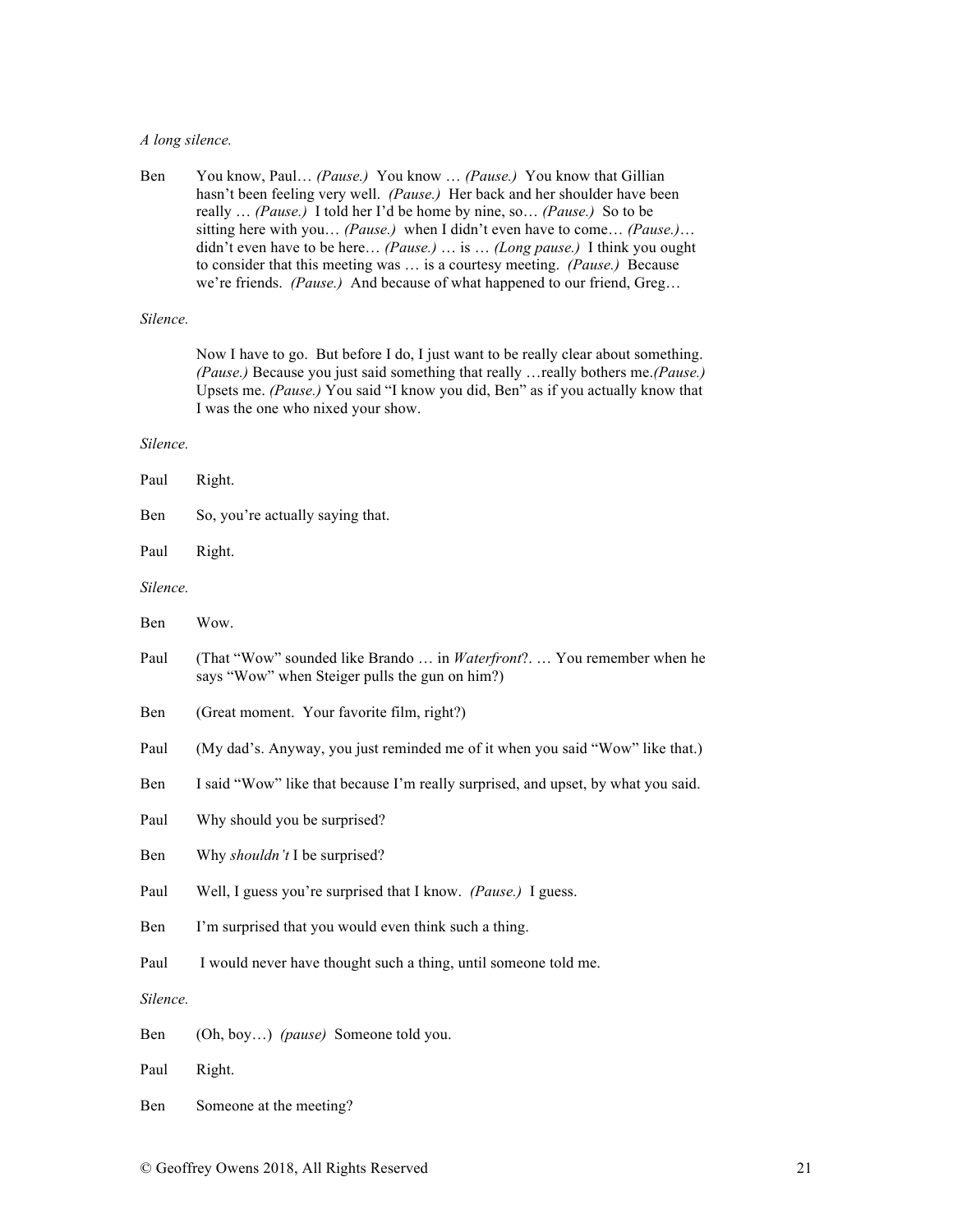Paul Right. You know what? I'm sitting here and I'm feeling sorry for you. I don't know what's wrong with me, but I'm actually sitting here feeling sorry for you. You cheated me, you fucked me out of a great job, and I'm sitting here feeling sorry for you. Can you tell me what in heaven is wrong with me? *(Pause.)* I'm sitting here watching you be uncomfortable in front of me because I caught you in this horrible thing, I caught you red-handed at this … this really horrible … thing … and I'm feeling sorry for you. *(Pause.)* I felt sorry for the men who blacklisted my dad. *(Pause.)* Can you imagine that? I felt sorry for those fucking sons of bitches. I felt bad for my dad of course. I knew he was innocent … My dad's career was ruined, and I felt sorry for the HUAC guys. *(Pause.)* So here I am now sitting across from you and instead of thinking "That son of a bitch Ben, I'm going to stick it to him, I'm going to fuck him over for this, I'm going to sit and watch him squirm as he tries to act innocent" … I'm sitting here thinking "Oh my god! Poor Ben! Look at him! He's completely guilty and I know it, but he doesn't *know* I know it so he's sitting there trying to act innocent, oh my god, look at him, I'm being so mean to him!" *(Pause.)* I guess what I'm saying is … I'm sitting here trying to be nice, trying to be nice to you, Ben. And I want you to know that. I want you to know that I don't want to watch you squirm even though you thoroughly deserve to squirm because you're a scumbag and did a really scumbag thing to me, your friend. … who hooked you up with that … Ramona chick … that time. … who took you to that Mets game in sixty-nine when they were chasing the pennant and people couldn't find tickets if their life depended on it. *(Pause.)* So I'm trying to be nice to you and not do this cat and mouse thing anymore because I wouldn't want someone doing it to me … I don't want to ... "rejoice at the destruction of my enemy." (Not too much at least.) So I'm not going to do that to you. *(Pause.)* But don't pretend you're innocent, Ben. Don't fucking pretend you're innocent, because not one but two people, two people AT THAT MEETING told me what you did and what you said, (and one of them even sent me some of the "dialogue") … So don't, please don't, act like you're innocent or I'll stop feeling sorry for you and just want to fucking hate you for the rest of my life.

| Ben  | You hate me already.                                                                                                                                                                                                              |
|------|-----------------------------------------------------------------------------------------------------------------------------------------------------------------------------------------------------------------------------------|
| Paul | You know what? If I don't hear you apologize, I don't want to hear anything<br>at all.                                                                                                                                            |
| Ben  | Apologize for what? For doing my job?                                                                                                                                                                                             |
| Paul | What's your job, fucking your friends?                                                                                                                                                                                            |
| Ben  | Making money, Paul. Making money.                                                                                                                                                                                                 |
| Paul | That's a job?                                                                                                                                                                                                                     |
| Ben  | Sure.                                                                                                                                                                                                                             |
| Paul | But, Ben  (Pause.) How much money do you need? (Pause.) How much money do you need,<br>Ben? (Pause.) How many houses?  How many cars? (Pause.) How much money do you need<br>to make  to have  before you can stop working at it? |
| Ben  | Will you ever stop writing?                                                                                                                                                                                                       |
| Paul | I hope not.                                                                                                                                                                                                                       |
| Ben  | Well                                                                                                                                                                                                                              |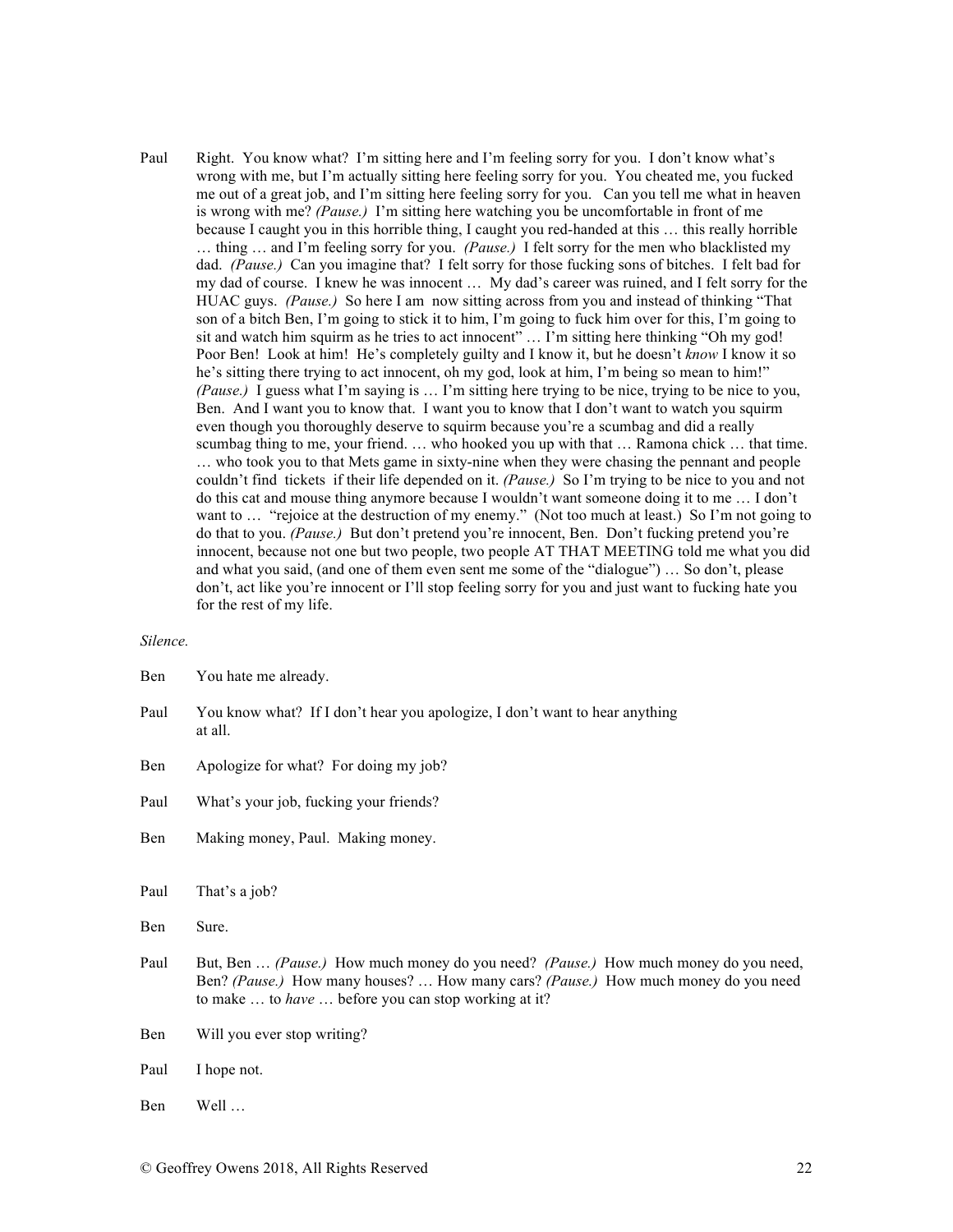- Paul You're comparing me writing to you making money?
- Ben Sure. *(Pause.)* That's what I do. *(Pause.)* That's what I do best.
- Paul But you're fucking people, Ben. *(Pause.)* You fucked me. *(Pause.)* You've fucked others. … So many others. *(Pause.)* Your houses and your boats and your cars, Ben … They're the fruit of fucking people. *(Pause.)* Grinding the faces of the poor, Beniamin Yakelstov.
- Ben Jackstone.
- Paul Yakelstov! Beniamin Yakelstov! You are grinding the faces of the poor!

*Silence.*

How much money do you need? *(Pause.)* I'm sorry, but aren't you ashamed of that shit you're producing? *(Pause.)* That's right, Ben. Shit. *(Pause.)* "Reality t.v.". … It's nothing but shit. *(Pause.)* How vile can we get people to be to one another? *(Pause.)* What more and more disgusting things can we get people to eat? *(Pause.)* What horrible, harmful, shameful secrets can we get people to reveal in front of the cameras .. in front of the whole world? *(Pause.)* And why? Because you need more money. Ben "Jackstone" needs more money. *(Pause.)* And yeah, I know, the poor fuckers on your shows get paid. I'm sure they think they get paid real well. *(Pause.)* Because, after all, you can get anyone to do anything if you give them enough money. I mean, we know they're not up there just degrading themselves for free. We know it's for money. Yeah. Not only do we get to sit at home and say, "Wow! Look at that sexy girl eat those dead bugs!" or "Wow! Look at that guy fuck that girl behind his wife's back!" but we also have the satisfaction ... the superior satisfaction ... of being able to say, "Wow! What people will do for money!" *(Pause.)* And we get to say, "At least *I'd* never do *that*! *I'm* better than *that*!"

- Ben Yeah. "Roman times." *(Pause.)* You finished?
- Paul *(Pause.)* Is that all you can say? *(Pause.)* After all that, is that all you can say?
- Ben What do you want me to say?
- Paul I don't know. ... Say you're sorry?...
- Ben For what?
- Paul Oh, that's right. You're just doing you're job. I mean, someone has to do it, right? *(Pause.)* Okay, don't say you're sorry. Say you'll pay some actors and some writers one of these days. How about that? *(Pause.)* Say you'll spend a few million dollars on some actors and writers … Huh?! … To write and act in shows that mean something. *(Pause.)* Say you'll throw a little work to some of us artists so we don't have to hang ourselves in our bathrooms.
- Ben Don't you dare! Don't you …!
- Paul Yeah, did you hear the story about Gregory Taylor?!
- Ben Don't you dare, you son of a bitch! *(Ben stands up.)* I'll …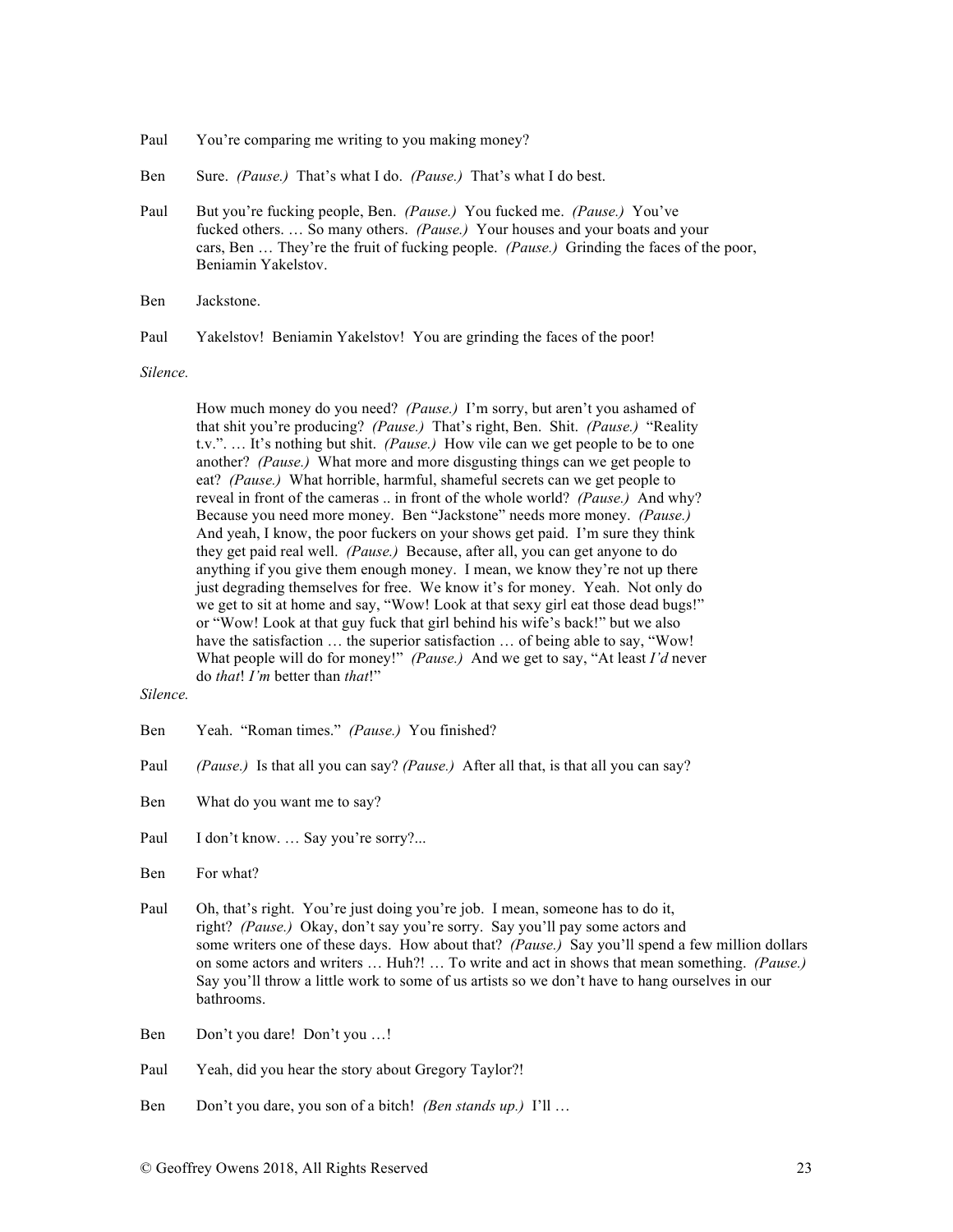*Silence. The two men look at each other, Ben standing and glaring down at Paul. After some moments, Ben slowly sits.*

> Paulie … don't you dare say that to me. *(Pause.)* I loved Greg Taylor. *(Pause.)* He was a great man. A great actor, but an even greater man. *(Pause.)* He and I were like brothers … years ago. *(Pause.)* I was absolutely sick … sick, I tell you, when I heard what happened.

Paul *(Silence.)* Why don't you come with me ... to Connecticut?

Ben Nahhhh … I'd like to, Paul … I just …

Paul Why not?

Ben I … I don't know. … Gillian's not well. … And I've got a lot of things … you know … to …

Paul Sure, Ben. I know. … A lot of work, right? *(Pause.)* A lot of money to make.

# *Silence.*

Ben When I first got here from New York, I tried to produce a film. An indie ... little, funny film about … Anyway … (You would've liked it.) Anyway, I met with this guy at one of the big studios … (I had a friend who knew him, got me in the door)…and he said to me…(well, first of all, he turned me down) …but he said to me, "They give me a million a year just to make sure your film doesn't get made." *(Pause.)* I'll never forget that. *(Long pause.)* Your father was blacklisted, but he wasn't poor. *(Pause.)* We were poor, Paulie. You never knew what that was like. Yeah, we both went to Stuyvesant, but you could've gone to Horace Mann. ... (if your father wasn't such a ... such a goddam socialist). For me, it was either one of those few good public schools or it was something in my neighborhood (god forbid). *(Silence.)* Yeah, your dad took us to that Mets game. *(Pause.)* My father could never take us to Yankee Stadium. Never. *(Pause.)* Never, never, never, never, never. *(Pause.)* And he loved the Yankees.

# *Silence.*

Does Pamela know?

Paul Know what? ... What you did?

Ben Yeah.

- Paul No. Does that matter?
- Ben Yes.

Paul Why does that matter?

Ben I like her. *(Pause.)* I respect her.

*Silence.*

I'm gonna go.

Paul Yeah. … Okay.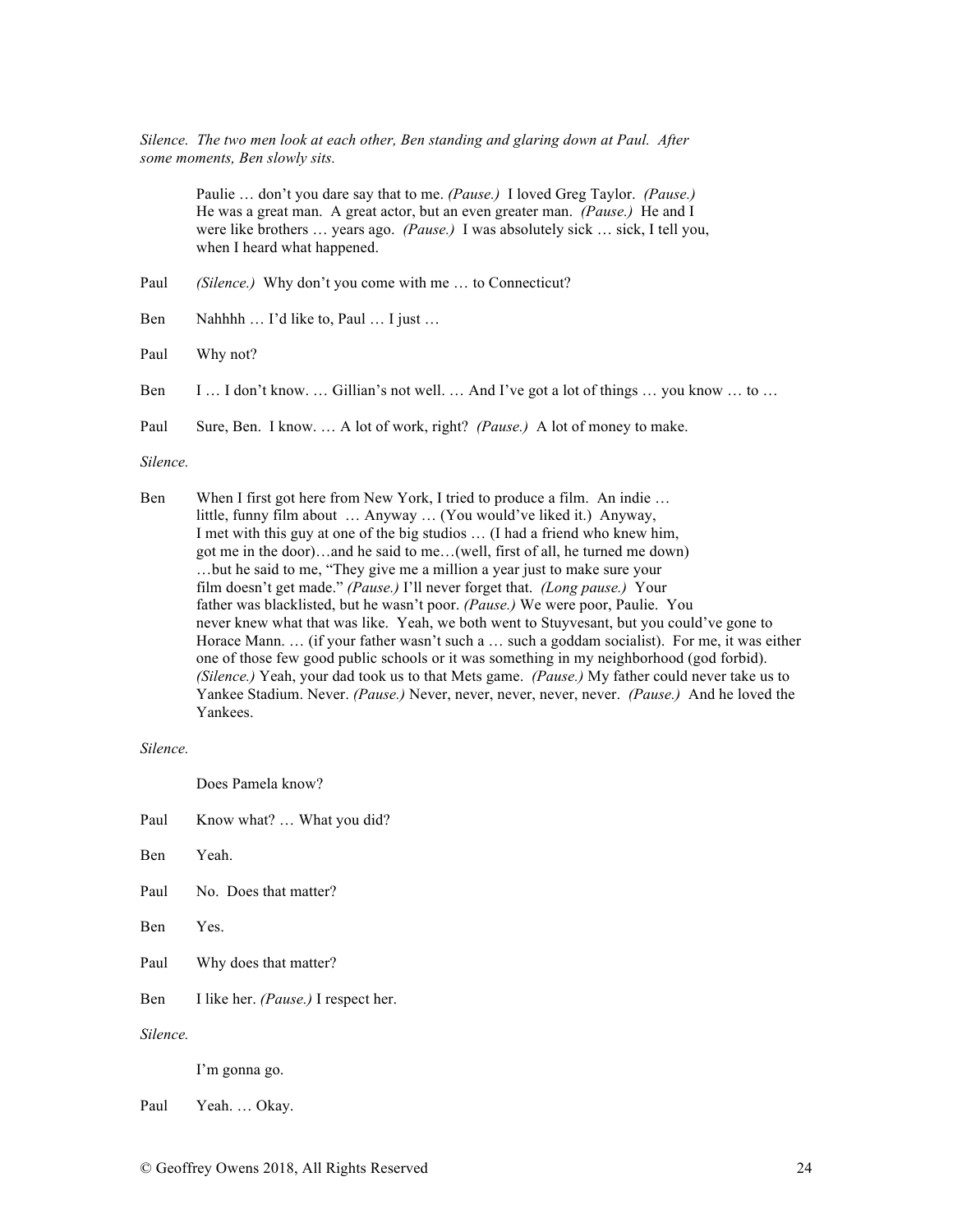*Ben stands, straightens his jacket and pants, and looks around the restaurant.*

| Ben         | Where's $\dots$ ? $\dots$ Where's the $\dots$ ? $\dots$          |
|-------------|------------------------------------------------------------------|
|             | Paul You told him to fuck off.                                   |
| Ben         | So?                                                              |
| Paul<br>Ben | So?  So, he's fucking off somewhere.<br>Everyone's so sensitive. |

*Ben looks around the restaurant. Paul watches him.*

I'll see ya.

Paul See you, Ben.

Ben Yeah. *(Pause.)* I don't suppose you could tell me who told you?

Paul My love to Gillian. I hope she feels better.

Ben Thanks. Love to Pamela. … And Josh.

Paul Will do. Thanks.

*Ben starts to leave. A little past Paul, he stops and turns back towards the writer.*

Ben You gonna forgive me? *(Pause.)* I mean, at some point?

Paul Yeah. *(Pause.)* Probably. *(Pause.)* It's *you* you have to worry about.

Ben What do you mean?

- Paul I mean ... *you* might not be able to forgive you.
- Ben I probably won't.
- Paul I hope not.

*Silence.*

| <b>B</b> en | I gotta go. |
|-------------|-------------|
|-------------|-------------|

- Paul So go. What is this, a scene from a Beckett play?
- Ben *(Pause.)* See? I don't even get that.
- Paul Don't worry about it.

*Silence.*

Ben I remember. *(Pause.)* The Mets beat the Pirates one-to-nothing on a home run by Don Clendenon. … Good game. *(Pause.)* I don't know … I think that might've been the best day of my life.